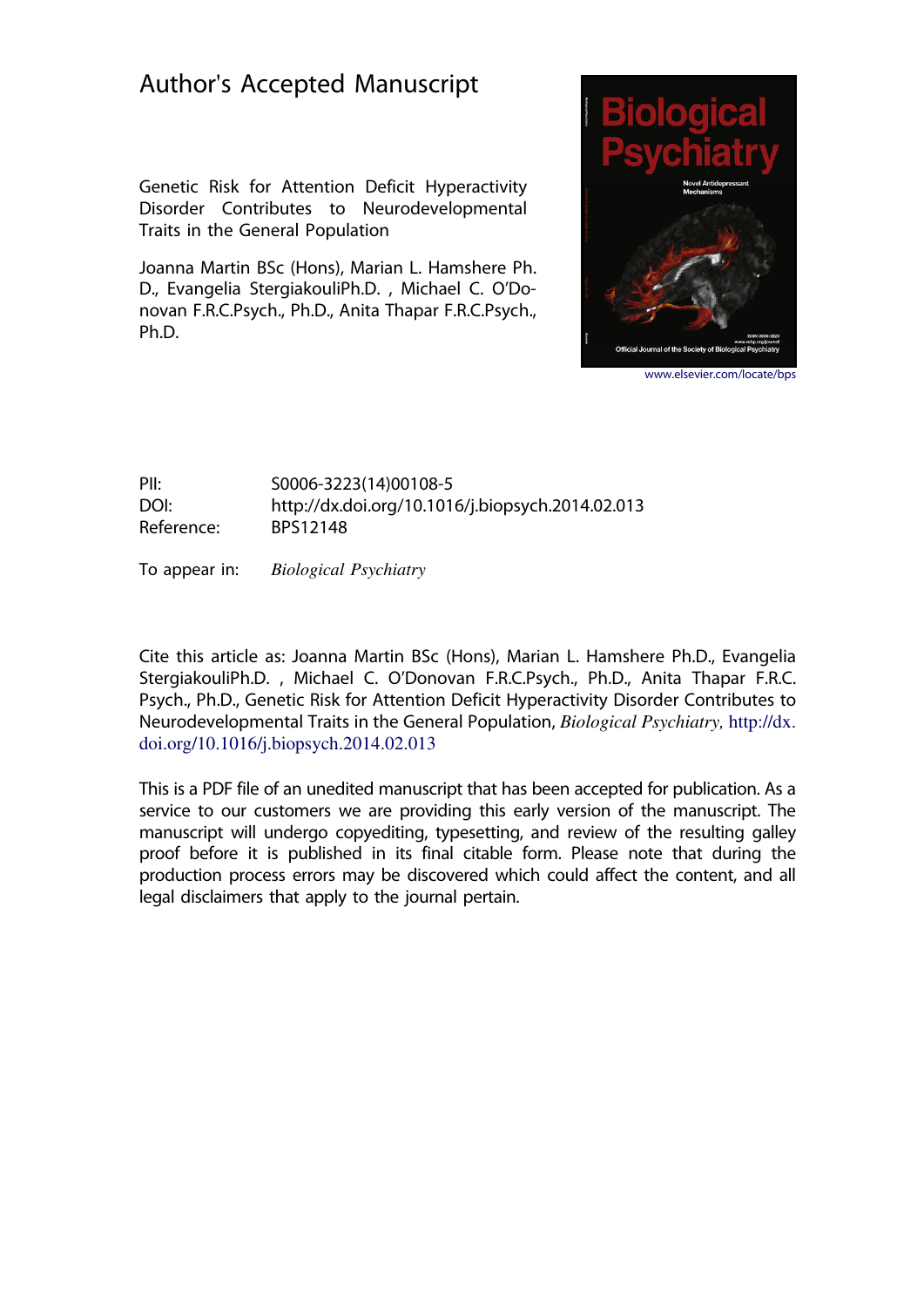Martin et al

**Abstract:-245-**

Article Body: 3998

**Tables:-4-**

**Figures: 2** 

Appendices: 7

## **Genetic Risk for Attention Deficit Hyperactivity Disorder Contributes to** Neurodevelopmental Traits in the **General Population**

 $\blacksquare$ <br>Joanna Martin, BSc (Hons)<sup>1</sup>\*, Marian L. Hamshere, Ph.D.<sup>1</sup>, Evangelia Stergiakouli, Ph.D.<sup>2</sup>, Michael **C. O'Donovan, F.R.C.Psych., Ph.D.<sup>1</sup>, Anita Thapar, F.R.C.Psych., Ph.D.<sup>1</sup>\*** 

<sup>1</sup>MRC Centre for Neuropsychiatric Genetics and Genomics, Institute of Psychological Medicine and Clinical Neurosciences, Cardiff University School of Medicine, Cardiff UK

<sup>2</sup> Avon Longitudinal Study of Parents and Children, School of Social and Community Medicine, University of Bristol, Bristol UK

\*Address for correspondence: Joanna Martin: Email: martinjm1@cardiff.ac.uk, Tel: +44 2920688390. MRC Centre for Neuropsychiatric Genetics and Genomics, Cardiff University School of Medicine, Hadyn Ellis Building, Maindy Road, Cardiff CF24 4HQ, UK

Key words: Avon Longitudinal Study of Parents and Children (ALSPAC), Attention Deficit Hyperactivity Disorder, Autism Spectrum Disorder, Social-Communication, Pragmatic Language, Genetics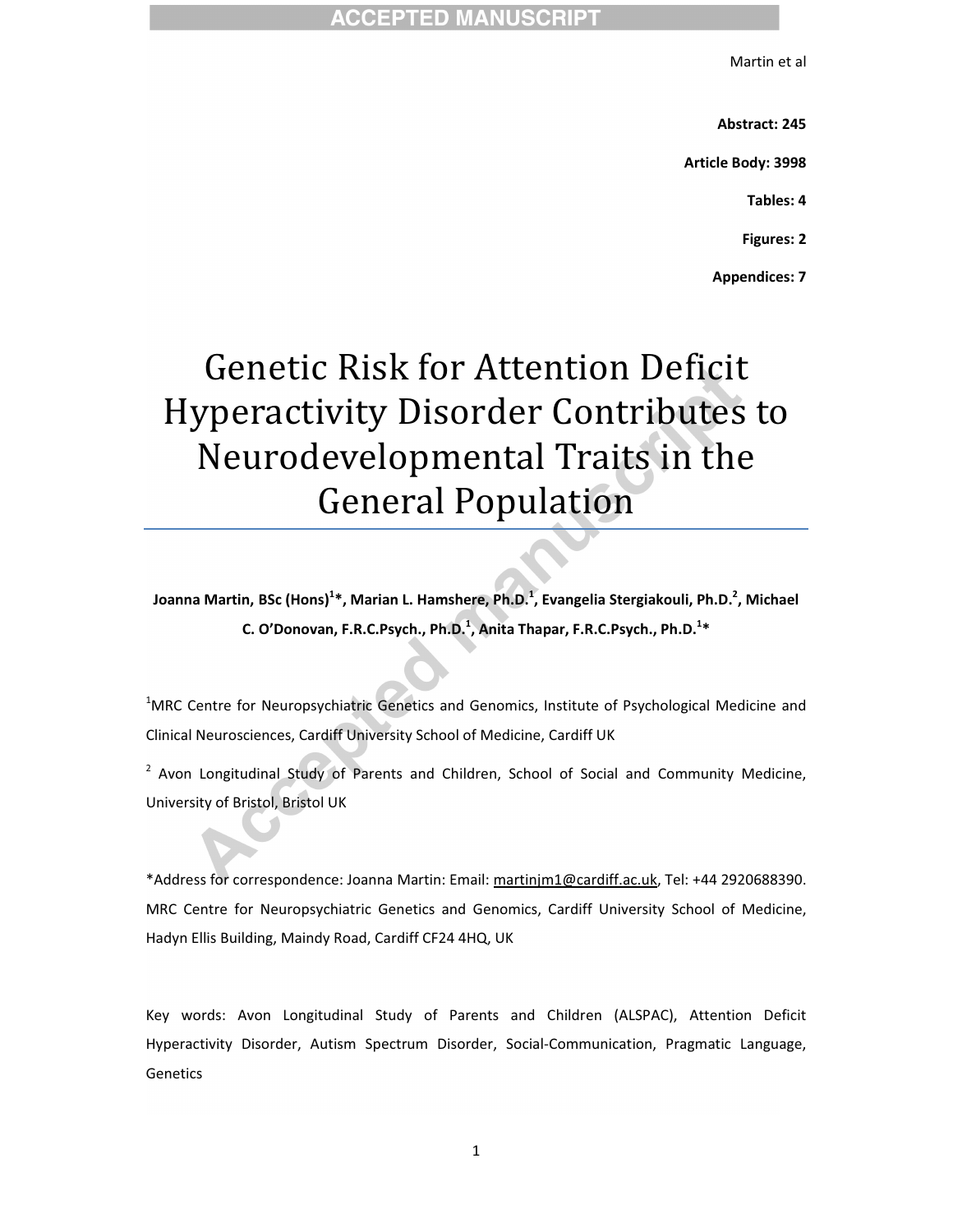Martin et al

#### **Abstract-**

Background: Attention-deficit hyperactivity disorder (ADHD) can be viewed as the extreme end of traits in the general population. Epidemiological and twin studies also suggest that ADHD frequently co-occurs with and shares genetic susceptibility with autism spectrum disorder (ASD)/ASD-related traits. The aims of this study were to determine whether a composite of common molecular genetic variants, previously found to be associated with clinically-diagnosed ADHD, predicts ADHD and ASDrelated traits in the general population.

Method: Polygenic risk scores were calculated in the Avon Longitudinal Study of Parents and Children (ALSPAC) population sample (N=8,229), based on a discovery case-control genome-wide association study of childhood ADHD. Regression analyses were used to assess whether polygenic scores predicted ADHD traits and also ASD-related measures (pragmatic language abilities and social cognition) in ALSPAC. Polygenic scores were also compared in males and females endorsing any  $( \geq 1)$ ADHD item (N=3,623).

Results: ADHD polygenic risk showed a positive association with ADHD (hyperactive-impulsive: p=0.0039; inattentive: p=0.037) traits. ADHD polygenic risk was also negatively associated with pragmatic language abilities (p=0.037), but not with social cognition (p=0.43). In children with a rating ≥1 for ADHD traits, females had a higher polygenic score than males (p=0.003).

Conclusions: These findings provide molecular genetic evidence that risk alleles for the categorical disorder of ADHD influence hyperactive-impulsive and attentional traits in the general population. The results further suggest that common genetic variation that contributes to ADHD diagnosis may also influence ASD-related traits, which at their extreme are a characteristic feature of ASD.

2-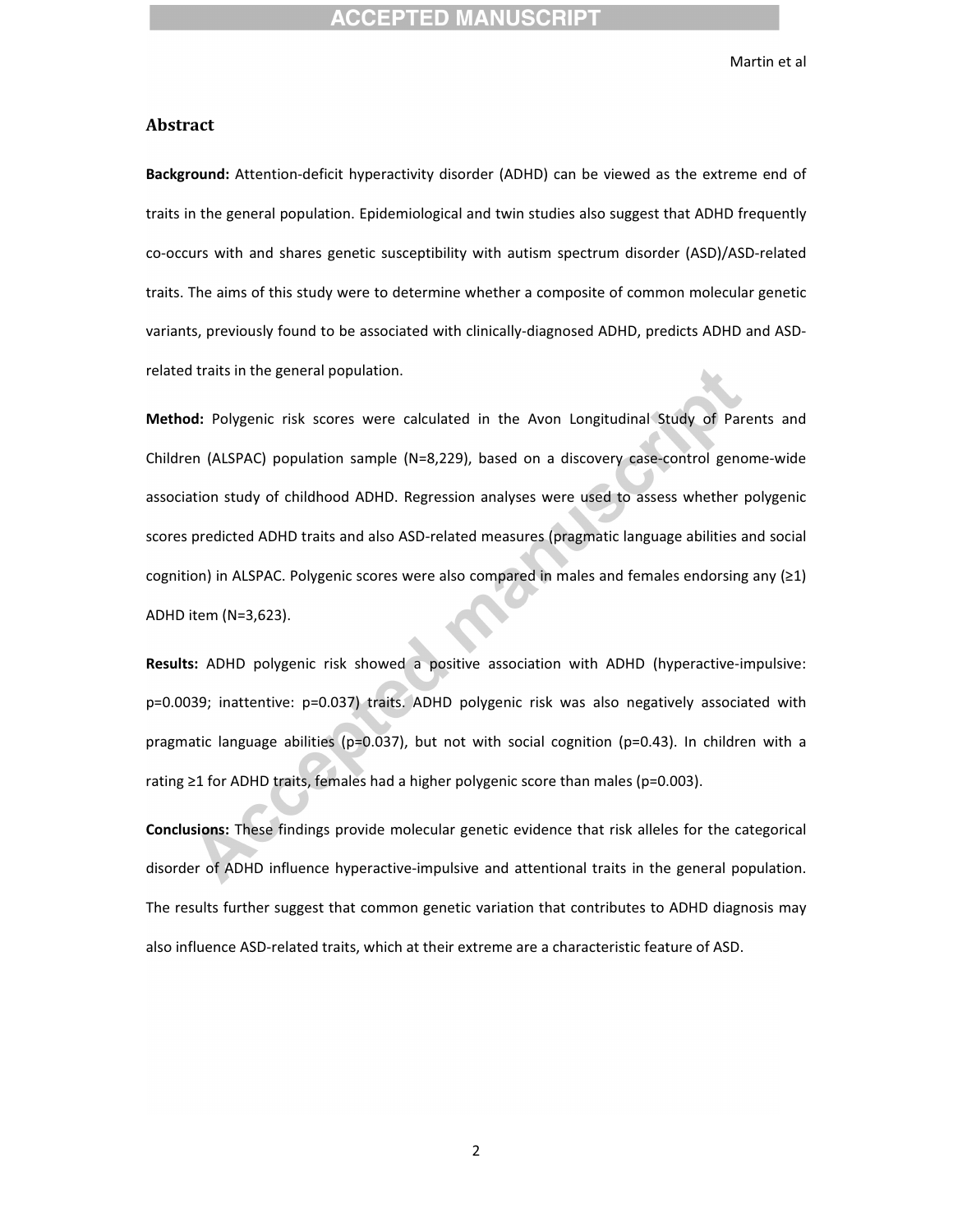#### **Introduction-**

Attention-deficit hyperactivity disorder (ADHD) is a highly heritable neurodevelopmental disorder, characterised by early onset and developmentally inappropriate inattentive, hyperactive and impulsive behaviours (1). The disorder occurs more frequently in males, with a male:female ratio of about 3-7:1 (2,3). Similarly to other common disorders, the genetic architecture of ADHD is complex, with rare and common variants involved (4). Whilst clinical diagnoses are defined categorically, ADHD psychopathology can also be viewed dimensionally, with inattentive and hyperactiveimpulsive symptoms distributed continuously in the general population (5). Twin and epidemiological studies find that heritability estimates for dimensional ADHD are similar across a variety of cut-off points (6,7). This indicates that genetic factors act throughout the full distribution of ADHD symptoms. However, the postulated relationship between dimensional measures of ADHD in the population and clinical diagnoses has not yet been confirmed at the level of molecular genetics.

In recent years, it has become clear that the boundaries between different neurodevelopmental and psychiatric disorders are not clear cut, as exemplified by the observed clinical and genetic overlap between ADHD and other disorders. Rates of co-occurrence are especially high for ADHD and autism spectrum-disorder (ASD), another highly heritable neurodevelopmental disorder, characterised by social communication/interaction deficits, as well as restrictive and repetitive behaviours (8). Studies of children with clinical diagnoses have found that large (>500kb), rare (<1% frequency) copy number variants (CNVs) in ADHD show significant overlap with CNV loci previously implicated in ASD (9,10), although a recent collaborative cross-phenotype analysis found no clear common genetic overlap in diagnosed ADHD and ASD cases (11). ASD can also be viewed dimensionally (12) and twin studies find that ADHD and ASD traits share common genetic influences in the general population, as well as at the quantitative extreme (13-19). This suggests that genetic variants associated with ADHD diagnosis might also contribute to population variation in ASD-related trait measures.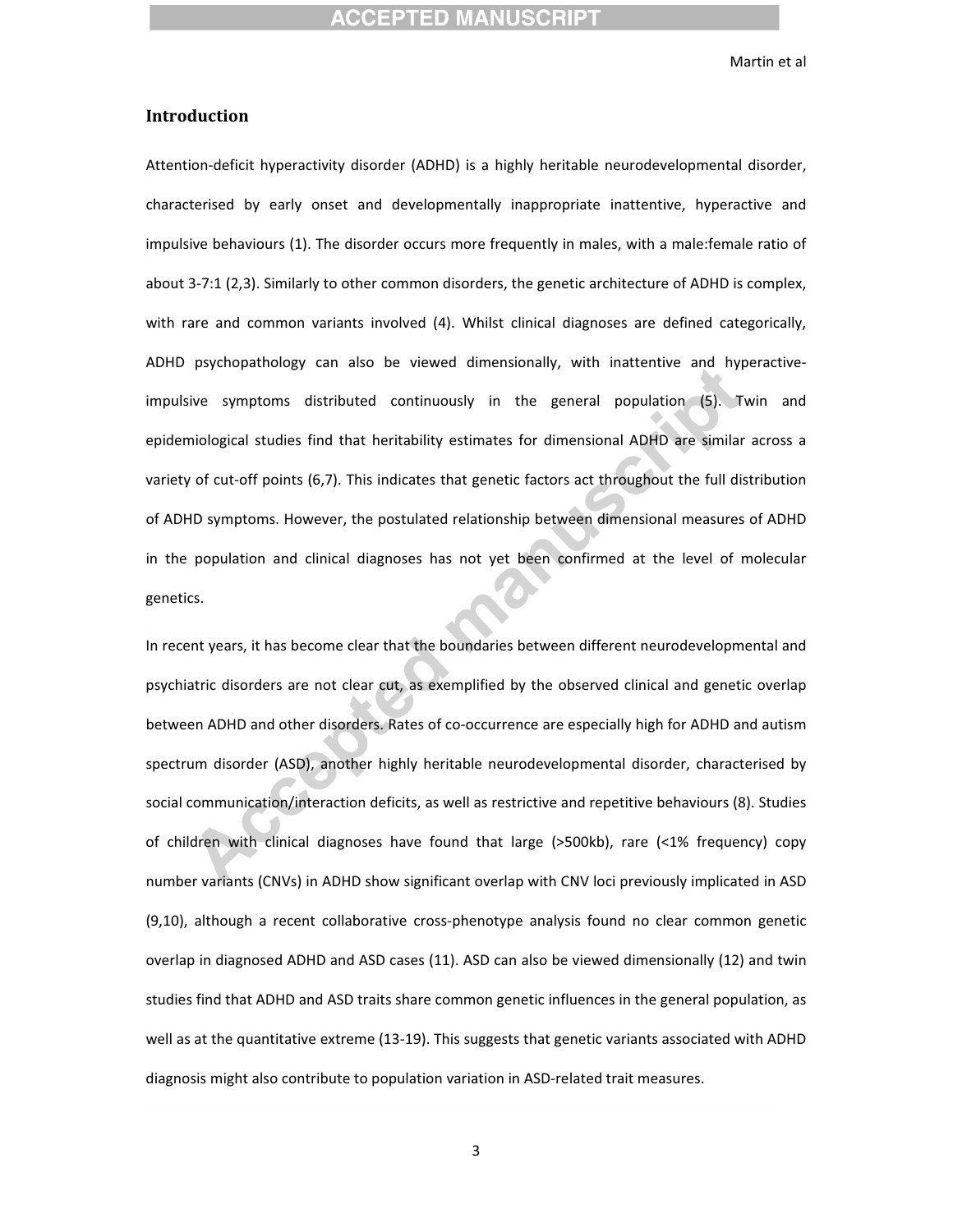#### **CCEPTED MANUSCR**

#### Martin et al

S

Previous research suggests that children clinically diagnosed with ADHD (N=452) differ from controls (N=5,081) on the basis of a polygenic risk score, an aggregate score of thousands of common alleles of very small effect which together index genetic risk for ADHD (20). In this paper, we test the hypothesis that, en masse common genetic variants that confer risk for a clinical ADHD diagnosis are associated with ADHD traits in the general population. Moreover, given the established clinical and genetic overlap between ADHD and ASD (13,14,16), we undertake analysis of the secondary hypothesis that, en masse ADHD common genetic variants are also associated with ASDrelated/social-communication traits in the general population.

#### **Method-**

#### Target population sample - ALSPAC

The Avon Longitudinal Study of Parents and Children (ALSPAC) is a large, well-characterised longitudinal dataset (21,22). ALSPAC originally recruited N=14,541 pregnant women resident in Avon, England, with expected delivery dates of 01.04.91-31.12.92. An additional 713 eligible children whose mothers did not enrol during pregnancy were enrolled after age 7, resulting in a total sample of N=14,701 of children alive at age 1 year. Full data (both phenotypic and genotypic) were available for up to N=5,661 children, depending on the outcome variables. Children with more than 30% missing items on any outcome variable were excluded from analyses of that variable. The study website (http://www.bris.ac.uk/alspac/researchers/data-access/data-dictionary/) contains details of all available data. Ethical approval for the study was obtained from the ALSPAC Ethics and Law Committee and Local Research Ethics Committees.

#### *Phenotypic-measures-*

Data on ADHD traits were collected when participants were aged approximately 7 years, 7 months old, using the parent Development and Well-Being Assessment (DAWBA)(23). For each ADHD item, parents marked boxes to say whether their child showed the behaviour; these were coded: 0 for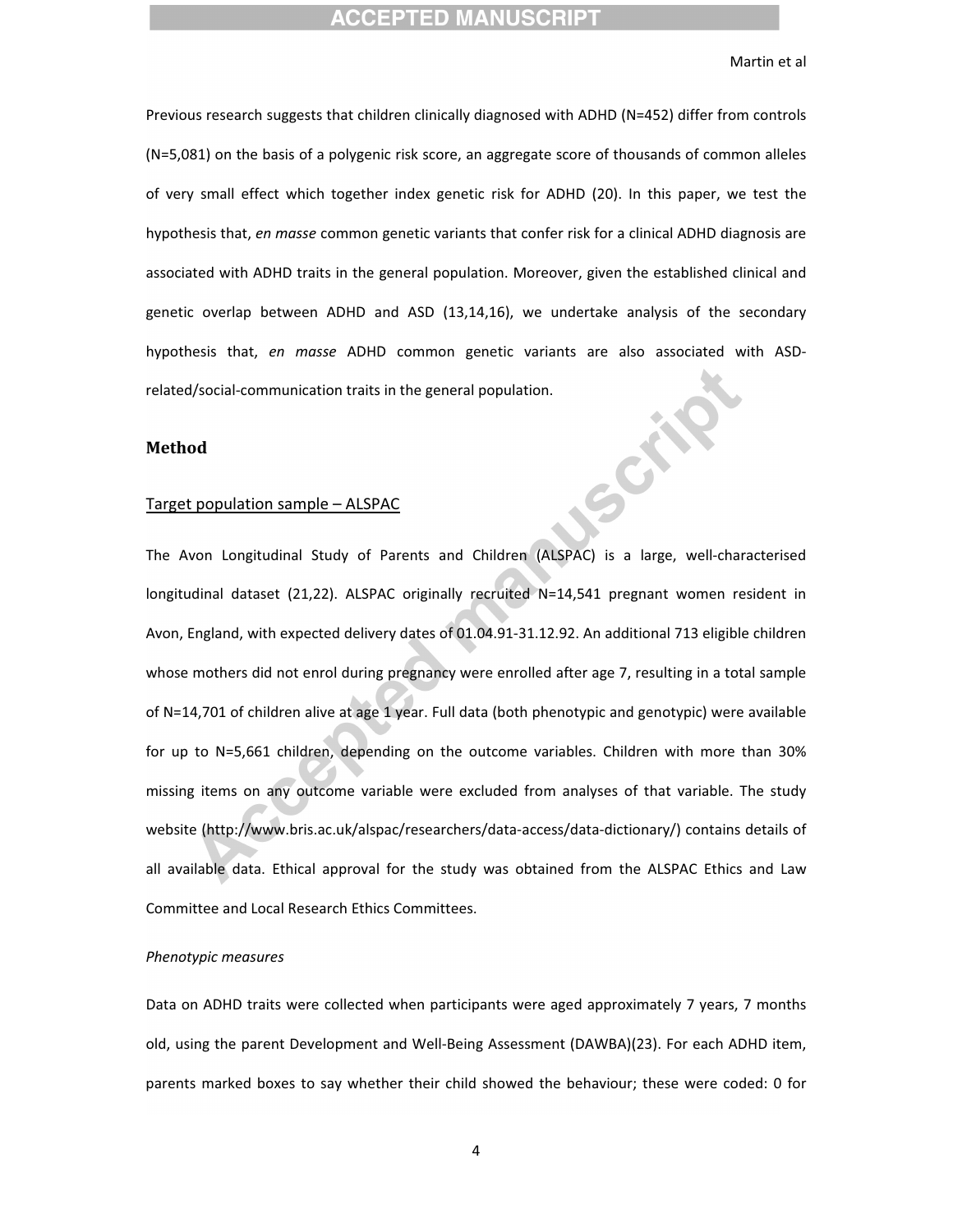#### **CCEPTED MANUSCRI**I

#### Martin et al

"no", 1 for "a little more than others" and 2 for "a lot more than others". A total ADHD trait score was calculated by summing these responses to give a possible range of 0-36. Scores were also calculated for inattentive and hyperactive-impulsive ADHD traits, separately (with a possible range of 0-18 each).

Social-communication traits were assessed using the Social and Communication Disorders Checklist (SCDC)(24) and the pragmatic language scales of the Children's Communication Checklist (CCC)(25). A quantitative measure of restricted, repetitive behaviours was not available. Both the CCC and the SCDC have been shown to have good predictive reliability for a clinical diagnosis of ASD in the ALSPAC sample (26). The CCC shows good inter-rater reliability (0.80), internal consistency (0.80-0.87) and validity for language problems (25) and the SCDC shows good internal consistency (0.93), high test-retest reliability (0.81) and validity for a diagnosis of ASD (24). The SCDC assesses social cognition and understanding, whereas the CCC pragmatic language scales measure ability to use language in a social context. Previous research has shown that children with ADHD or ASD have lower pragmatic language ability scores than typically developing controls, but those with ASD have lower scores than those with ADHD (27). -

The SCDC was assessed at the same time as the DAWBA ADHD measures. Parents were asked to judge how much 12 descriptions applied to their child's behaviour. The responses were coded: 0 for "not true", 1 for "quite/sometimes true" and 2 for "very/often true". A total SCDC score was calculated by summing these responses (with a possible range of 0-24).

An abridged version of the CCC was used to assess language abilities at the approximate age of 9 years, 7 months. Parents were asked to rate whether statements about their child were "certainly true", "somewhat true" or "not true", which were coded as 0, 1 and 2, respectively. The following sub-scales were summed to generate a pragmatic language abilities score: inappropriate initiation, coherence, stereotyped conversation, conversational context and conversational rapport. Sub-scale scores were based on 6-8 items each. The pragmatic language total score was obtained for children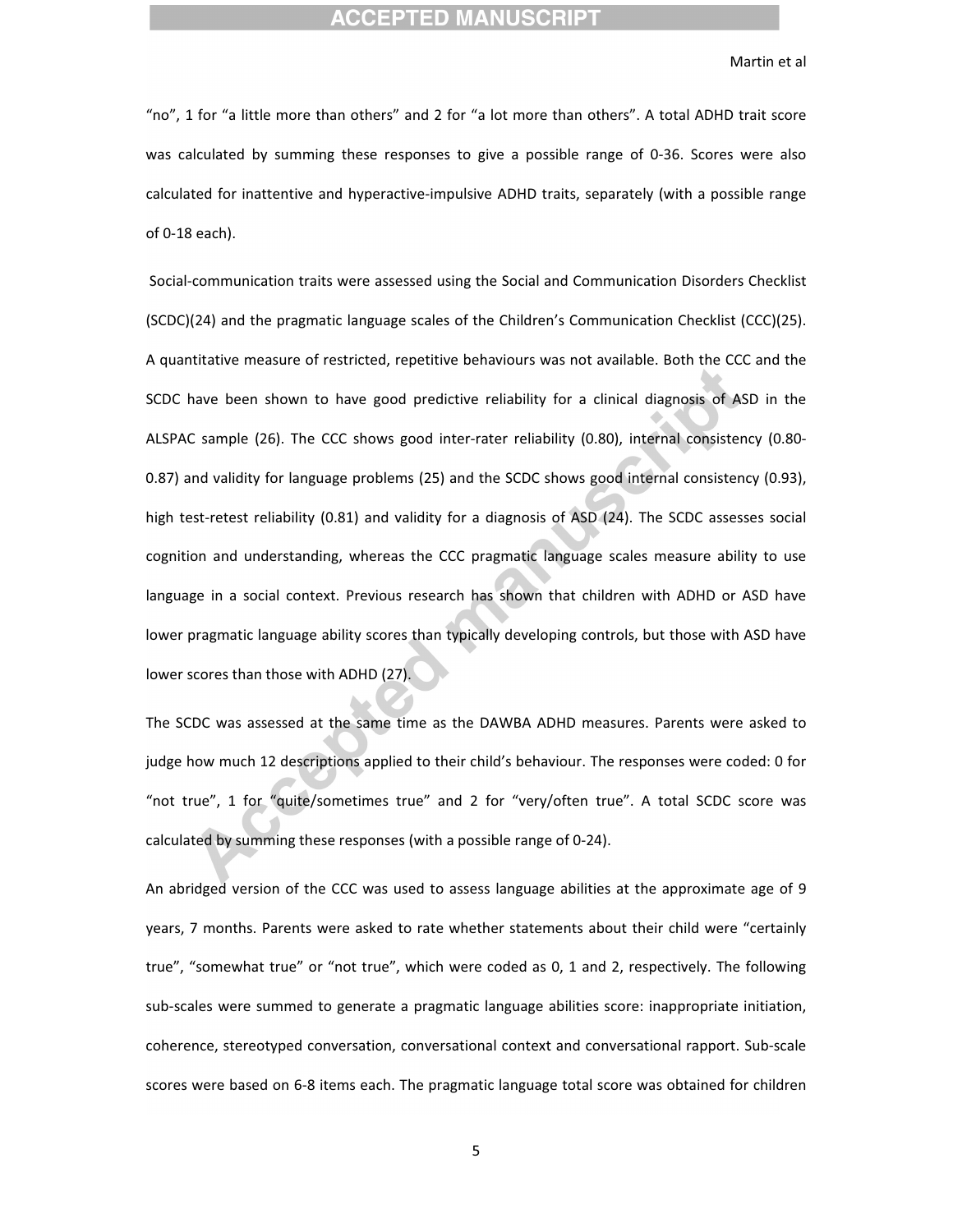#### **CEPTED MANUSCR**

#### Martin et al

with data available for each subscale. As the CCC measures language abilities, lower scores suggest pragmatic language deficits.

Information on DSM-IV ADHD diagnoses is available based on the DAWBA at approximately age 7. Data on ASD diagnoses are available based on clinical records, utilising a clinician's diagnosis of ASD (28). Scores on measures with < 30% missing items were mean-imputed.

#### *Genetic-data-*

After quality control (QC), genome-wide data for 500,527 single nucleotide polymorphisms (SNPs) were available for N=8,229 of the children, of whom N=4,213 (51.2%) were male. Details of QC procedures can be found in Supplement 1.

#### Discovery clinical sample for generating ADHD polygenic risk scores

The analytic method described by the International Schizophrenia Consortium (ISC)(29) was used to identify ADHD risk alleles in a discovery GWAS from which polygenic risk scores were derived in the ALSPAC individuals. A published GWAS of British and Irish children with a confirmed DSM-IV research diagnosis of ADHD (N=727) and population controls (N=5,081) was used to define risk alleles. This clinical sample was selected as the primary discovery sample as it is similar to the ALSPAC general population in ethnicity and underwent similar diagnostic assessment processes. The ascertainment of DNA samples, QC procedures and GWAS results have been described in detail previously (4). This GWAS was based on 502,702 SNPs after strict QC. Following the ISC study, alleles that were more common in cases than controls at SNPs showing evidence for association at the very relaxed threshold p<0.5 were considered risk alleles.

#### Generating polygenic scores

Full details are available in Supplement 1. In brief, SNPs in approximate linkage equilibrium in the ALSPAC genome-wide data were identified using PLINK (30). From this set of SNPs, we retained alleles which showed evidence for association (p<0.5) in the discovery ADHD GWAS and used those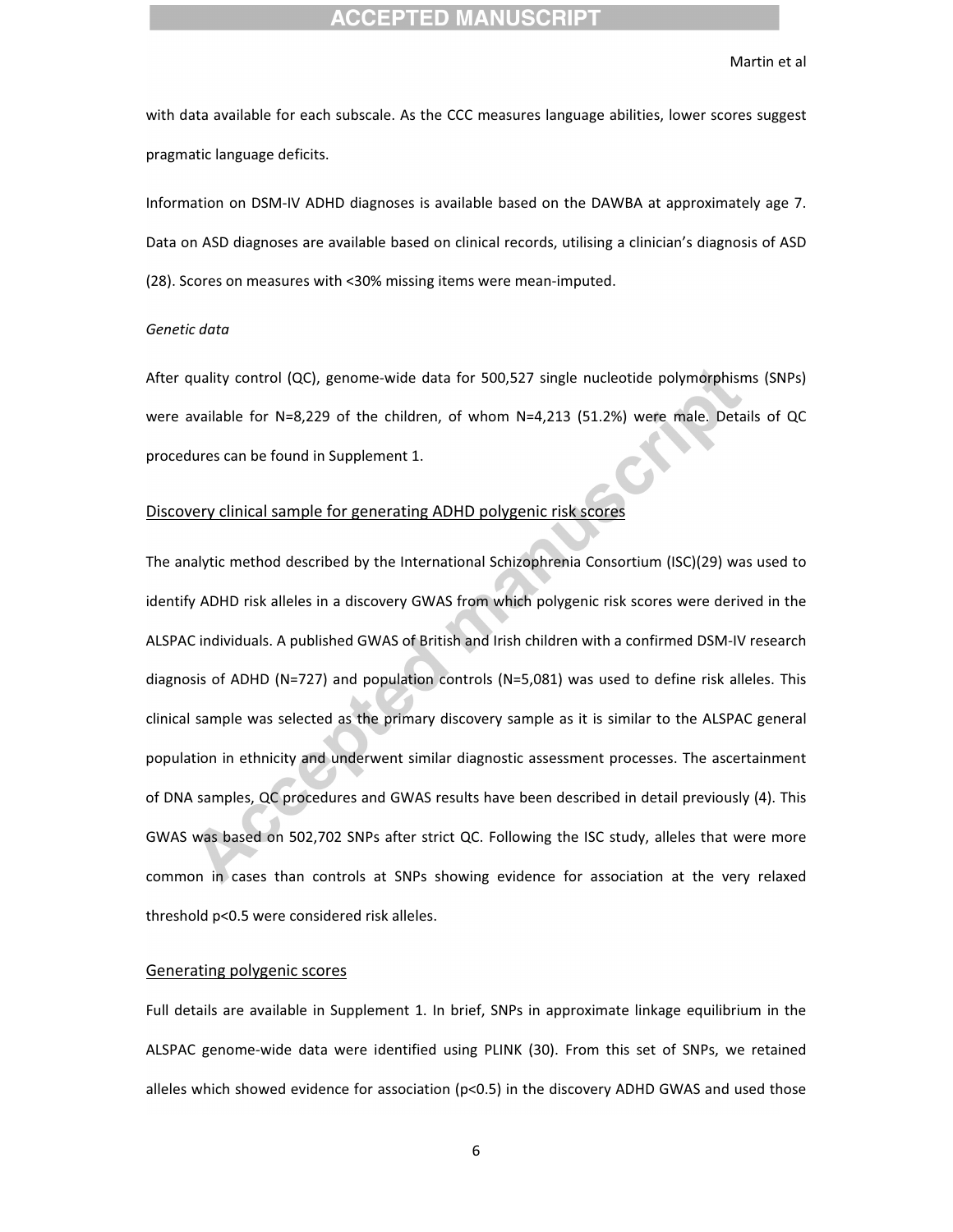#### **CCEPTED MANUSCR**

#### Martin et al

to calculate a polygenic score for each individual in ALSPAC, using PLINK (30). The polygenic scores were standardised using z-score transformations.

#### Data analysis strategy

In the ALSPAC sample, children with ADHD or ASD diagnoses were compared with each other and with the remainder of the sample on ADHD, SCDC and CCC traits, using Student's T-test. Females and males were also compared. Analyses were conducted on the 8,229 ALSPAC children with full genetic data available after all QC.

Due to a strongly negatively-skewed distribution of the CCC pragmatic language data, variables were transformed (In  $x + 1$ ) and linear regression analyses were performed to test for association with ADHD polygenic score. ADHD and SCDC traits were highly positively-skewed, contained an excess of zero-values and could not be transformed to normality (see Figure 1 for variable distributions). Analysing such data using standard linear regressions may yield biased estimates of parameters and increases Type I & II error rates (31,32). The distribution of data was better explained by a negative binomial than a Poisson distribution of simulated data with the same mean and N (see Supplementary Figure S1). Therefore, these data were analysed using zero-inflated negative binomial (ZINB) regression models. Gender was included as a covariate in all models.

The ZINB model consists of two sub-models that allow for a distribution with an inflated number of individuals with values of zero: a) logistic regression model of an unobserved dichotomous outcome to-predict who has a score=0 and who has a score>0 and b) negative binomial model of the continuous outcome in those having a score≥0. Likelihood ratio tests were used to determine an overall p-value for each ZINB model in comparison to a null model, which included gender but not polygenic score. ZINB analyses were performed using Mplus version 7 (33).

For each association test, the amount of variance explained was calculated as the difference of Nagelkerke pseudo-R<sup>2</sup> in the full model, as compared with the null model. Given the non-

7-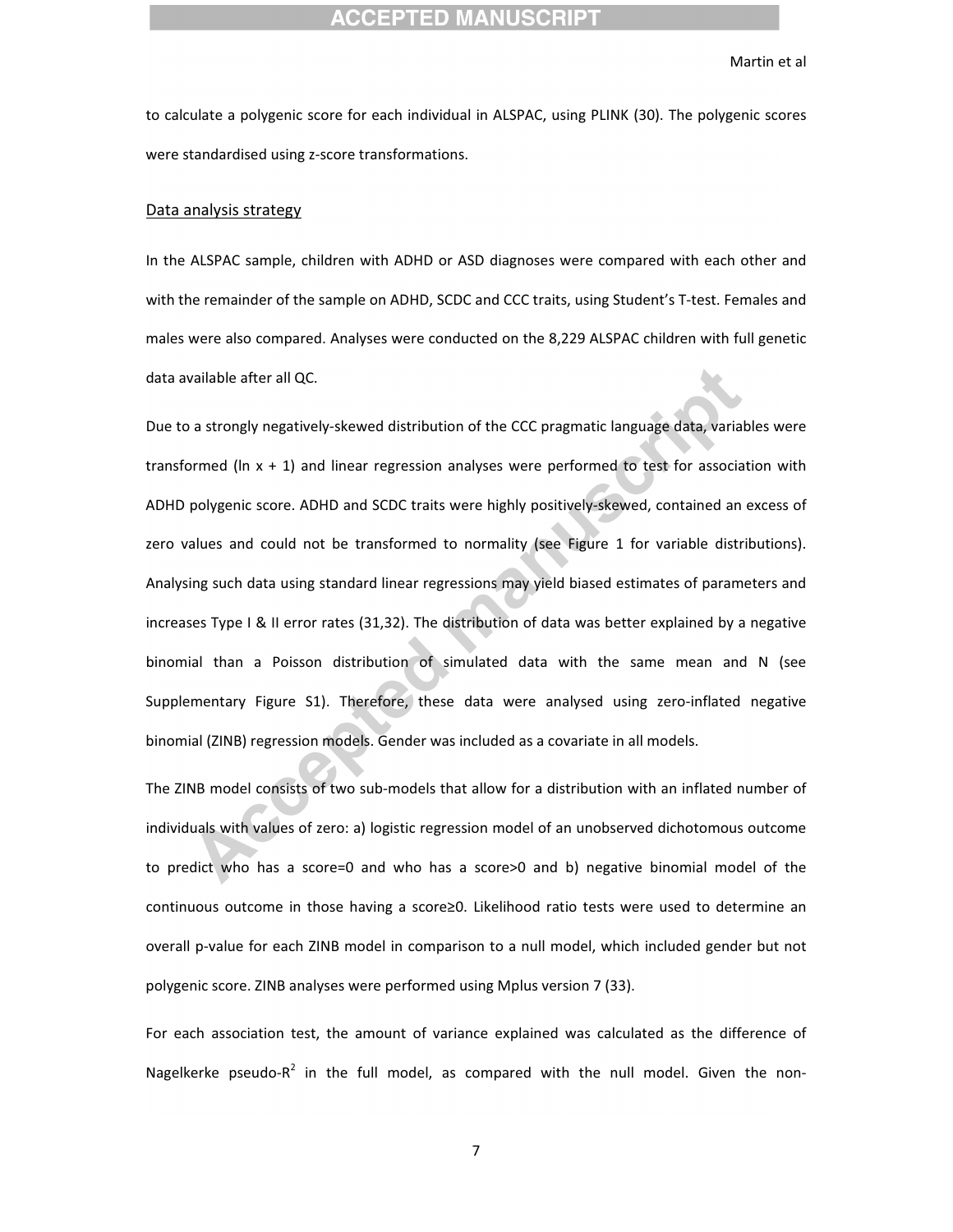#### **CCEPTED MANUSCRIPT**

#### Martin et al

independence of the outcome variables, all results are interpreted using a significance threshold of p<0.05.

Given that previous analysis of polygenic scores for ADHD in a clinical sample of children with ADHD showed that females had higher polygenic scores than males (20), a Student's T-test was used to test whether polygenic scores in children rating positive for any  $(21)$  ADHD trait in the target sample were significantly higher in females than males.

Where significant associations were observed, secondary analyses were run to determine whether the same associations could be detected for ADHD traits at a later time point (approximate age 10 years, 8 months). Replication was sought using a second ADHD GWAS discovery sample, that of the Psychiatric Genomics Consortium (PGC) (34). It contained 2,064 trios, 896 cases and 2,455 control individuals from four individual studies. A total of 54 cases (2% of the cases in this second sample) overlapped with the main discovery sample but could not be removed as only the summary statistics were available for this analysis.

#### **Results-**

#### Sample phenotypic characteristics

Figure 2 presents descriptive statistics of the trait measures in children with no ADHD/ASD (N=5,585), those diagnosed with ADHD (N=105), ASD (N=35) or both (N=8). Of the children with a diagnosis of ADHD, 7.1% also had a diagnosis of ASD and 36.4% of those with ASD also had ADHD; this overlap was greater than would be expected by chance (Chi<sup>2</sup>=136.0, p<0.001).

As expected, ADHD traits were higher in children with a diagnosis of ASD than in those without ADHD or ASD (hyperactive-impulsive: t=13.03, p<0.001; inattentive: t=13.12, p<0.001). Children with ASD had lower levels of inattentive traits than children with ADHD (t=-3.50, p<0.001) but did not differ significantly in terms of hyperactive-impulsive traits (t=-1.70, p=0.09).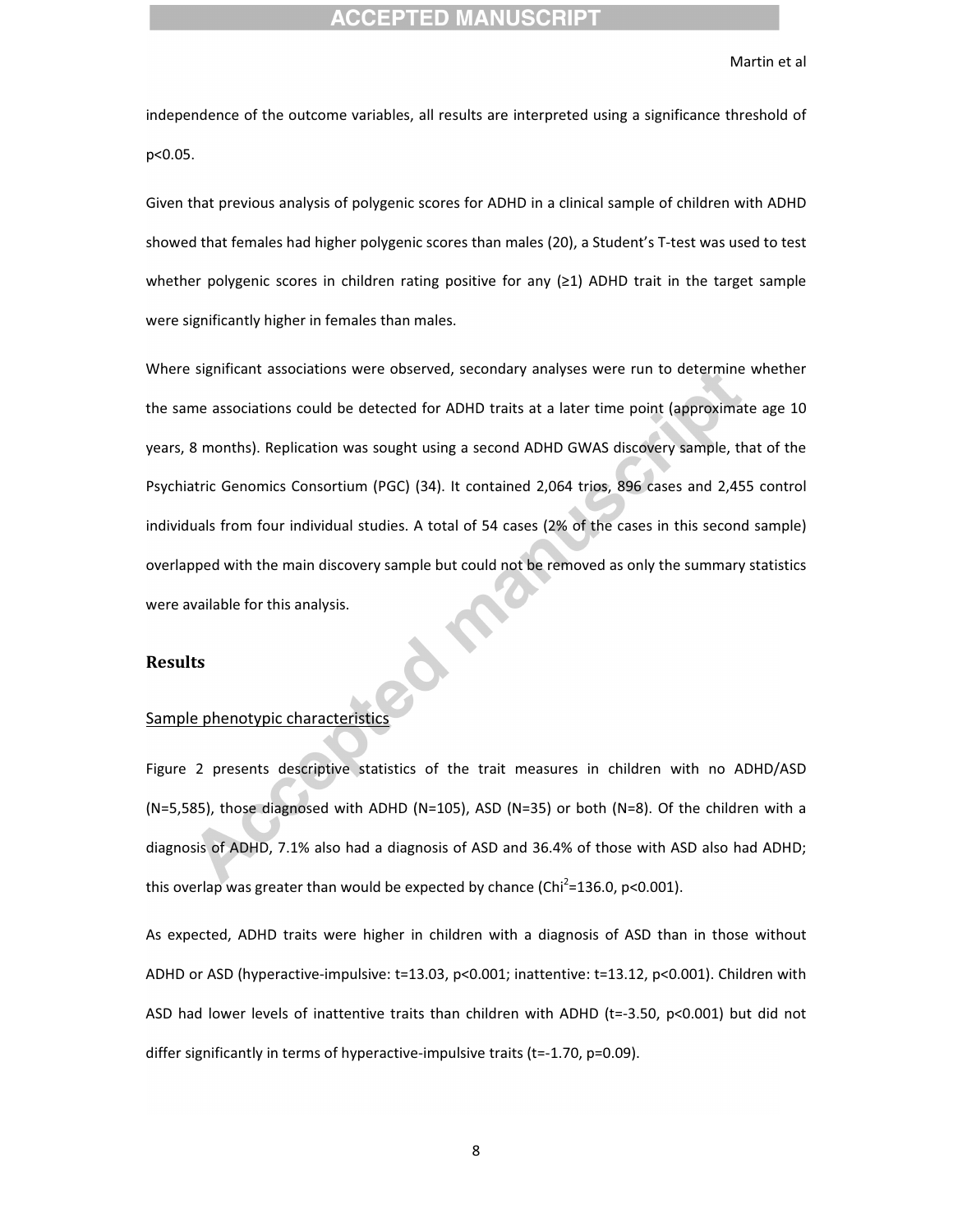#### **CCEPTED MANUSC**

#### Martin et al

Children with an ADHD diagnosis had significantly higher SCDC scores (t=26.71, p<0.001) and lower CCC pragmatic language scores (t=-11.45, p<0.001) than those without ADHD or ASD, but had lower SCDC scores (t=-2.45, p=0.016) and higher pragmatic language ability scores (t=6.17, p<0.001) than children with ASD. The ADHD and social-communication outcomes were moderately correlated (see Table 1).

As compared with males, females had significantly lower scores for ADHD (hyperactive-impulsive: t=-12.48, p<0.001; inattentive: t=-13.06, p<0.001) and SCDC (t=-9.50, p<0.001) and higher CCC pragmatic language ability scores (t=6.44, p<0.001).

#### Polygenic score analysis of ADHD and ASD-related/social-communication traits

The ADHD polygenic scores were based on 49,595 SNPs and were normally distributed in the ALSPAC sample (N=8,229). Among children with any ADHD traits ( $\geq 1$ ; N=3,623), females had a higher polygenic score than males (t=2.94, p=0.003, Cohen's d=0.098). This is not attributable to an overall population difference on polygenic score by gender (t=1.59, p=0.11; N=8,229). Gender was included as a covariate in all further analyses.

Results of associations of ADHD polygenic score with the ADHD and social-communication outcomes are shown in Table 2. ZINB models show that ADHD polygenic risk predicted ADHD total scores  $(R^2=0.005, p=0.0026)$ , hyperactive-impulsive traits  $(R^2=0.002, p=0.0039)$  and inattentive traits  $(R^2=0.002, p=0.037)$ . The ZINB models indicate that the association signal comes from the zeroinflated part (part a) of the model for all ADHD outcomes.

To further explore the contribution of polygenic scores to ADHD trait levels in those with non-zero scores, the population was split into three arbitrary groups, based on increasing trait score: children who scored zero (N=2038), those with low levels of ADHD (score=1-11; N=2817) and those with moderate-to-high levels of ADHD (score≥12; N=806). ANOVA shows a significant group difference (F=4.66, p=0.010) and *post-hoc* tests revealed that children with no ADHD traits had a lower mean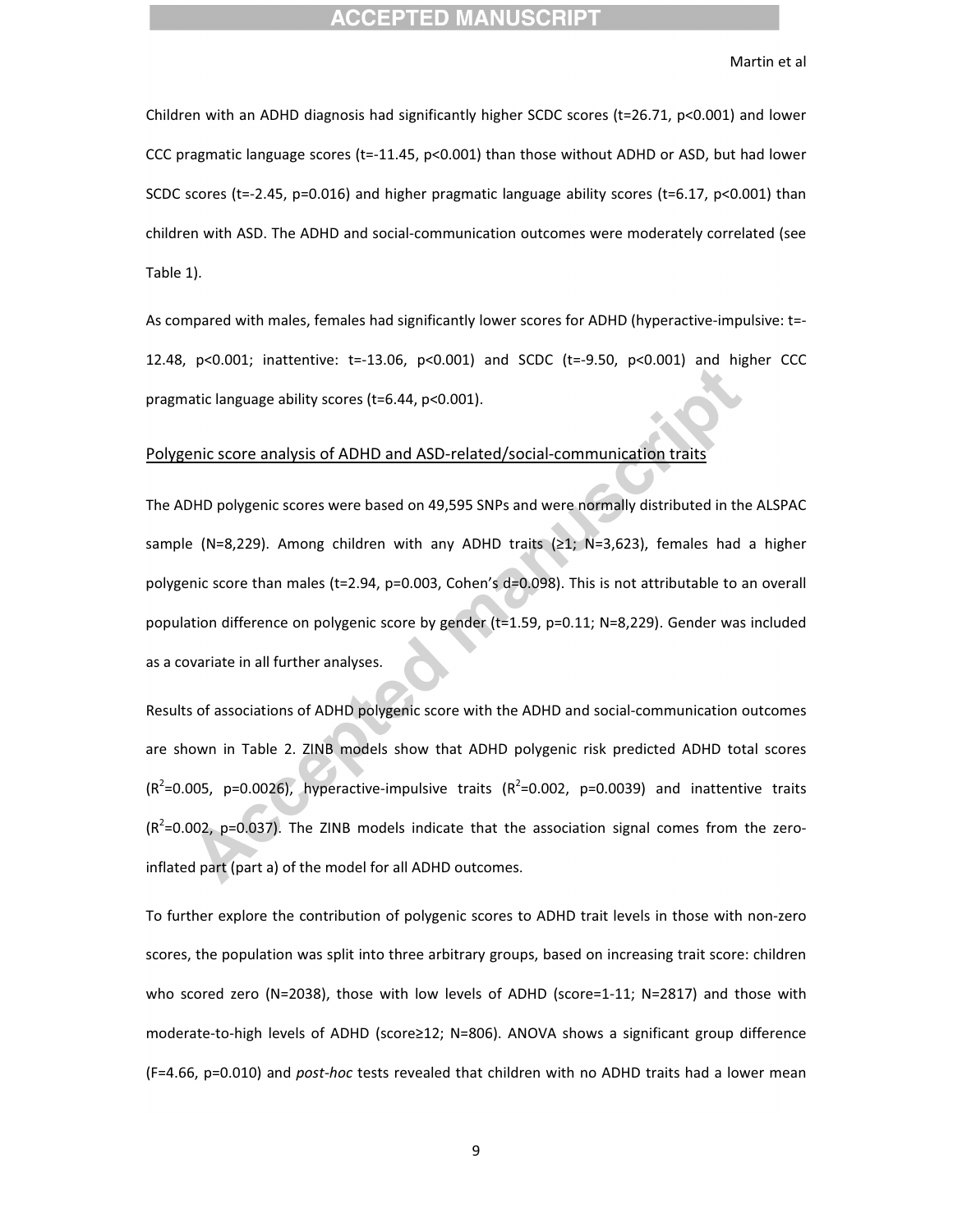#### **CCEPTED MANUSCR**

Martin et al

polygenic score than those with ADHD scores of 1-11 (p=0.022) and also those with scores  $\geq 12$ (p=0.037). The difference between the two other groups was not significant (p=0.80).

ADHD polygenic scores showed significant association with lower CCC pragmatic language scores  $(\beta = -0.028, p = 0.037)$ . Exploration of whether findings were attributable to specific CCC subscales showed association with lower scores on the 'inappropriate initiation' and 'conversational context' subscales ( $\beta$ =-0.034, p=0.009,  $\beta$ =-0.034, p=0.010, respectively) but not with 'coherence', 'stereotyped conversation' and 'conversational rapport' (all p>0.05). No association was found between polygenic score and SCDC total score (p>0.05).

Structural equation modelling with ADHD and pragmatic language as correlated outcomes, confirmed that both constructs are independently predicted by polygenic score (see Supplementary Figure S2). The amount of variance explained  $(R^2)$  for all models was very small, although this estimate does not reflect the true magnitude of the genetic overlap as it is highly sensitive to sample size (29). Including the 10 EIGENSTRAT principal components as covariates in the analyses did not affect the results (see Supplementary Table S2).

#### Testing associations at age 10

The observed association between polygenic score and ADHD (at ~age 7.5 years) could also be seen at the later time point (~age 10.5 years, N≥5,495) for total ADHD traits (R<sup>2</sup>=0.004, p=0.012) and hyperactive-impulsive traits ( $R^2$ =0.003, p=0.039), with weak association with inattentive traits  $(R^2=0.002, p=0.055)$ . See Table 3 for details. Among children with any ADHD traits at age 10 ( $\geq 1$ ; N=3,316), females had a higher polygenic score than males (t=2.35, p=0.019, Cohen's d=0.082).

#### Replication using second discovery sample

Polygenic scores based on the second discovery sample (34) were not significantly associated with ADHD traits at age 7 (p>0.05) but did show an association at age 10 with total ADHD traits (R<sup>2</sup>=0.001, p=0.019) and hyperactive-impulsive traits  $(R^2<0.001, p=0.018)$ , with weak association with inattentive traits ( $R^2$ <0.001, p=0.055) (see Table 4). Polygenic scores based on the second discovery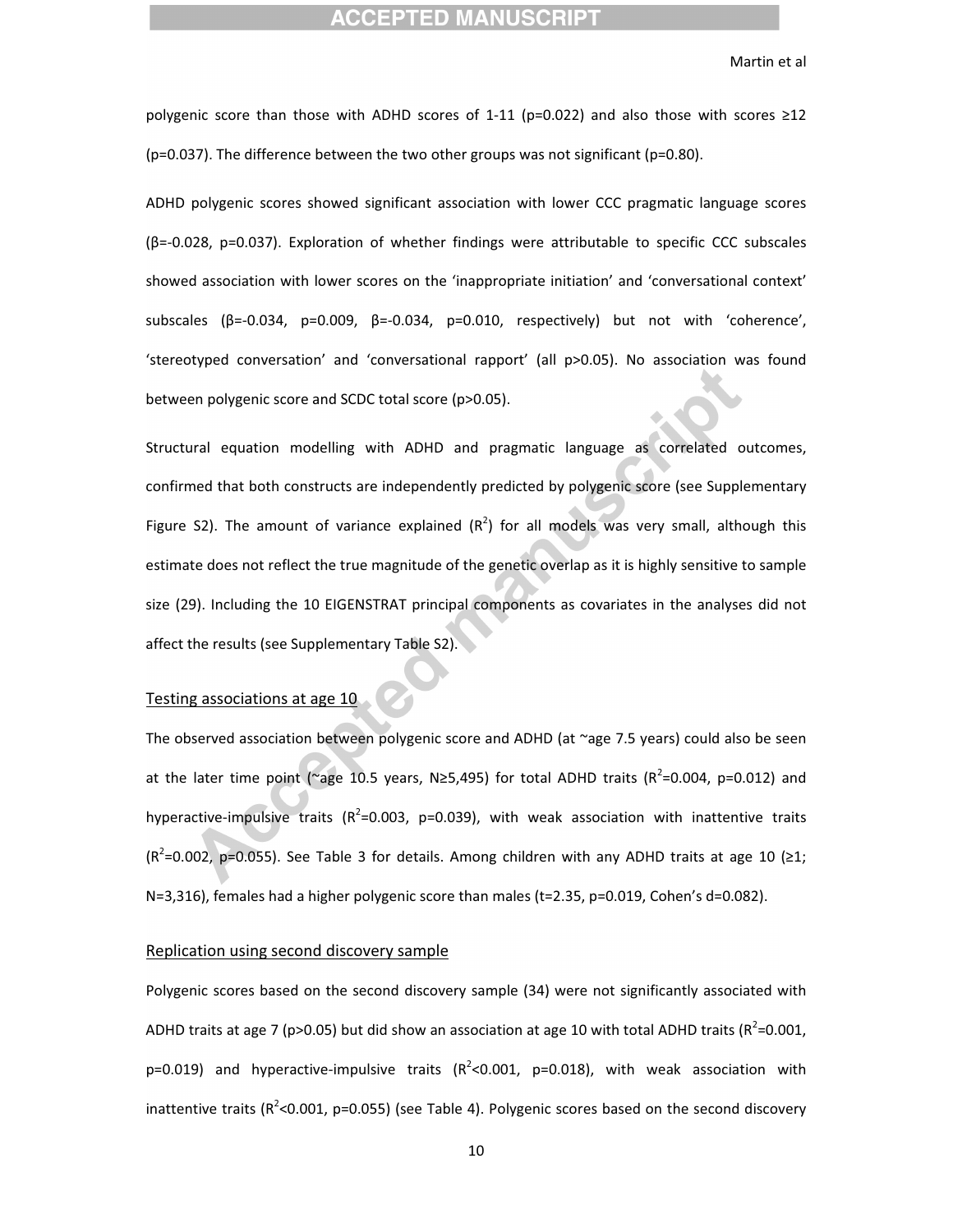#### **CEPTED MANUSCR**

#### Martin et al

sample also showed an association with the CCC 'conversational context' subscale ( $\beta$ =-0.031, p=0.017) but showed no association with the CCC 'inappropriate initiation' subscale ( $\beta$ =-0.006, p=0.37).

In children with ADHD trait scores $\geq 1$  at age 7, there was a trend for females to have a higher polygenic score than males, calculated using this second discovery sample (t=1.80, p=0.071, Cohen's d=0.060). At age 10, females had significantly higher polygenic scores than males (t=2.18, p=0.029, Cohen's d=0.076).

#### **Discussion-**

As hypothesised, this study found that ADHD polygenic score, based on common genetic variants previously found to be associated with risk of a clinical diagnosis of ADHD, was also associated with ADHD traits measured at ages 7 and 10 years, in the general population. The importance of this finding is that it provides support at the level of molecular genetics for the hypothesis that ADHD represents the extreme end of traits present in the general population (6,7). The results also support the relevance of common genetic variants to ADHD (4), extending findings by showing they also act on non-clinical ADHD traits in a community sample.

The exploratory ANOVA results show that polygenic score, which is derived from common genetic variants relevant to clinical (i.e. severe) ADHD, predicted both low and high levels of ADHD traits in the general population. The ZINB analysis suggested that the association signal between polygenic score and ADHD traits originates from the zero-inflated part of the model (i.e. whether ADHD trait score was zero or non-zero). This result might be due to greater power at the lower end of ADHD traits, as progressively fewer children have higher levels of ADHD traits.

Consistent with previous literature in clinical and general population samples (15,16,35), children with diagnoses of ADHD had more ASD-related/social-communication problems than those without a diagnosis of ADHD or ASD, while children with ASD had more ADHD traits than those without either diagnosis. Interestingly, although children with ADHD had higher inattentive traits than those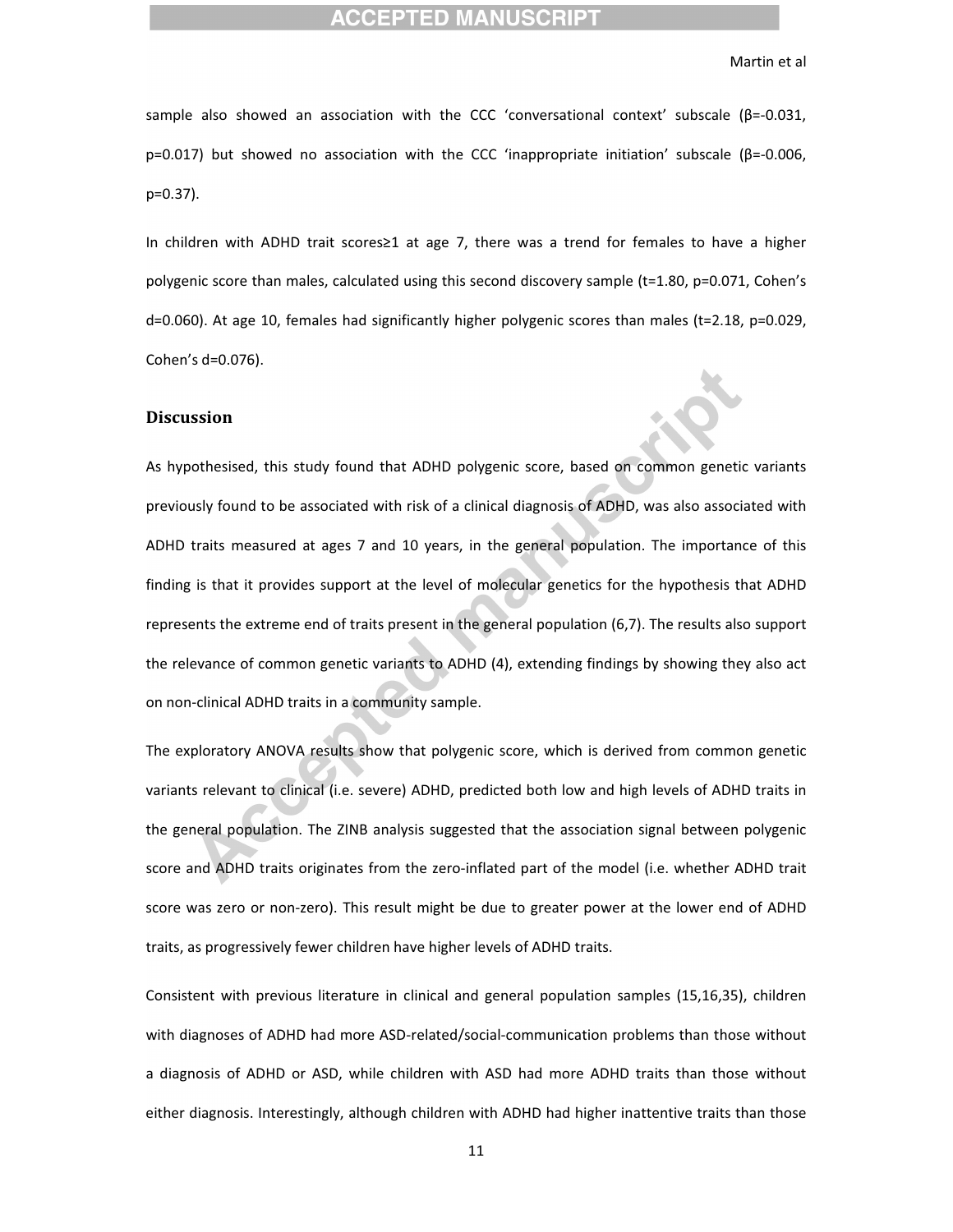#### **CCEPTED MANUSCRI**

#### Martin et al

with ASD, levels of hyperactive-impulsive traits in these two groups did not differ significantly. However, this could have been due to low power as few children in ALSPAC had a clinical ASD diagnosis.

Results of the genetic analysis also suggest that risk alleles for ADHD may contribute to phenotypic traits in the general population, beyond core ADHD features. Polygenic risk scores previously found to be associated with ADHD diagnosis were also nominally associated with pragmatic language abilities in the general population, but not with social cognition traits, as indexed by SCDC scores.

Secondary exploratory analyses suggested that the association of ADHD polygenic risk with pragmatic language score was driven by scores on the 'inappropriate initiation' and 'conversational context' subscales of the CCC. Some items in the 'inappropriate initiation' subscale may tap into impulsive ADHD behaviours (in particular, the CCC item "he/she talks too much") but items in the 'conversational context' subscale (e.g. "he/she can understand sarcasm" or "he/she says things which are tactless or socially inappropriate") have no apparent link with ADHD features. Overall, the findings suggest that risk variants for ADHD may have pleiotropic effects on closely-related but conceptually different neurodevelopmental traits in the general population. These findings also support those from a twin study, which found that ADHD traits at age 8 shared genetic effects and were most associated with ASD communication difficulties, rather than ASD social difficulties or stereotyped behaviours (17).

One possible advantage of the primary discovery ADHD sample used to derive risk alleles, over the replication sample, is its similarity to the ALSPAC cohort in terms of ancestry and geography, but nevertheless, the sample was relatively small (4). Analyses using a second, larger ADHD sample (34) show a partial replication of the primary analysis. Polygenic scores based on this sample predicted ADHD traits at age 10, though not at age 7. Similarly, although polygenic scores derived from the second ADHD dataset predicted pragmatic language problems, as assessed using the CCC 'conversational context' subscale, they did not predict variation on the CCC 'inappropriate initiation'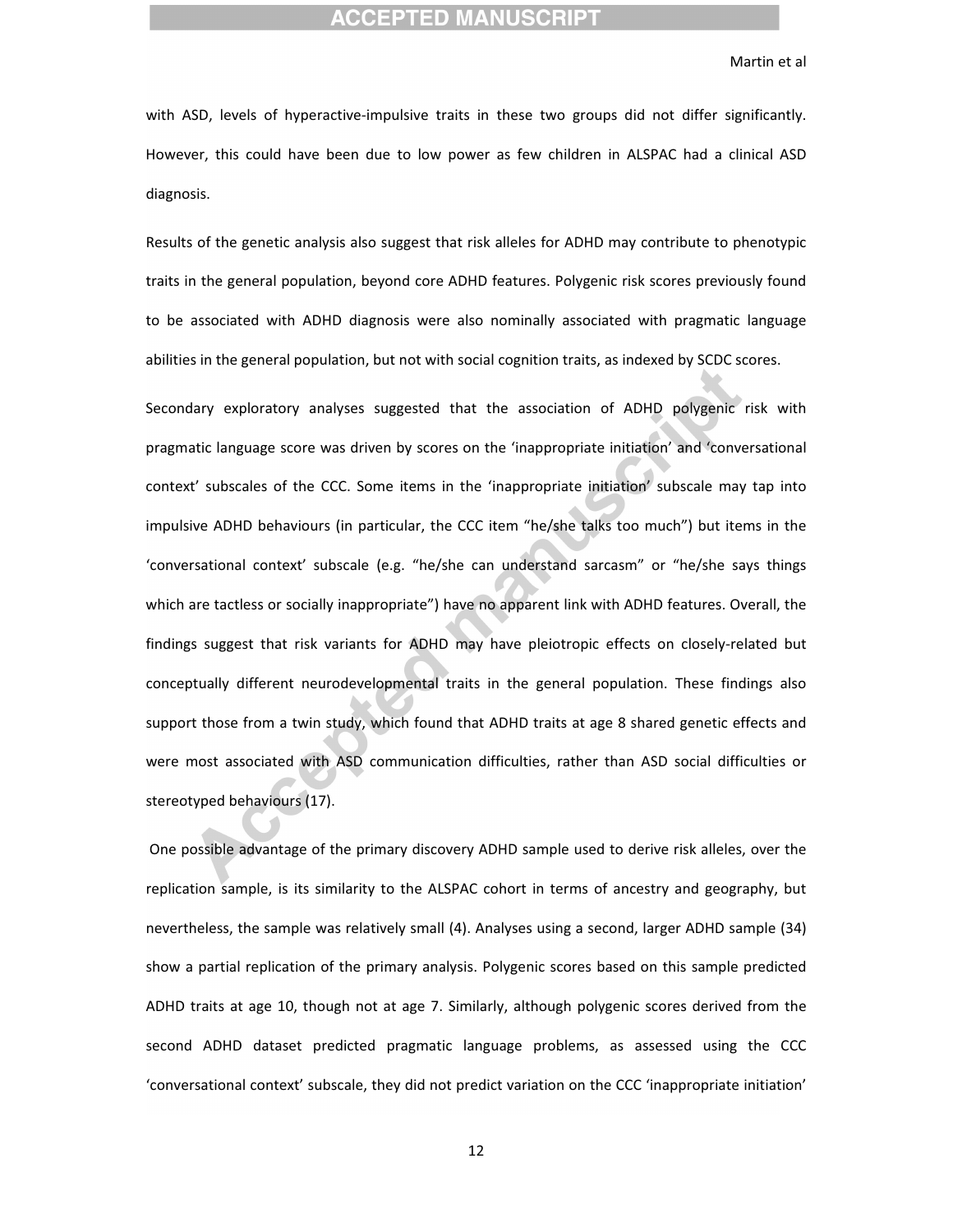#### **CCEPTED MANUSCRIPT**

#### Martin et al

subscale. These replication results suggest that the associations of ADHD polygenic score with ADHD traits and pragmatic language problems are robust. However, further replication is necessary to conclusively rule out possible type I error. They also further highlight the fact that absence of clear individually associated loci in current GWAS studies of ADHD reflects inadequate power of the GWAS samples rather than an absence of common susceptibility variants.

Although we found an association between ADHD polygenic score and pragmatic language abilities, there was no association with social cognition, as measured by the SCDC. A recent collaborative cross-phenotype analysis suggests that common GWAS variants do not contribute to the overlap in diagnoses of ADHD and ASD (11). Nevertheless, twin evidence is consistent in finding high heritability for neurodevelopmental trait measures and in showing shared genetic influences on ADHD and ASD (6,7,16). Thus, it is too early to discount the contribution of common variants to the overlap of ADHD and ASD, particularly in terms of continuously distributed traits. The current study points to a possible overlap between susceptibility to clinically diagnosed ADHD and pragmatic language difficulties at a trait level in the general population.

As expected, male children in ALSPAC had higher ADHD trait scores than females (16,36,37). However, a novel observation was that in the group of children with any ADHD symptoms at either age, females had higher polygenic scores than males. For polygenic scores based on the second discovery sample, there was a trend towards similarly higher scores in females at age 7 and significantly higher scores at age 10 years. These results support the previous observation that in children diagnosed with ADHD, females have higher polygenic scores than males (20). One limitation of the earlier study is that it was based on a clinical sample, so the gender difference may have reflected referral bias (i.e. referred females may have on average had a more severe phenotype). The present finding in an epidemiological sample argues against that, and suggests a different liability threshold for females than males, with females requiring a more extreme load of risk factors to-manifest ADHD. This is consistent with non-molecular based studies; for example, one study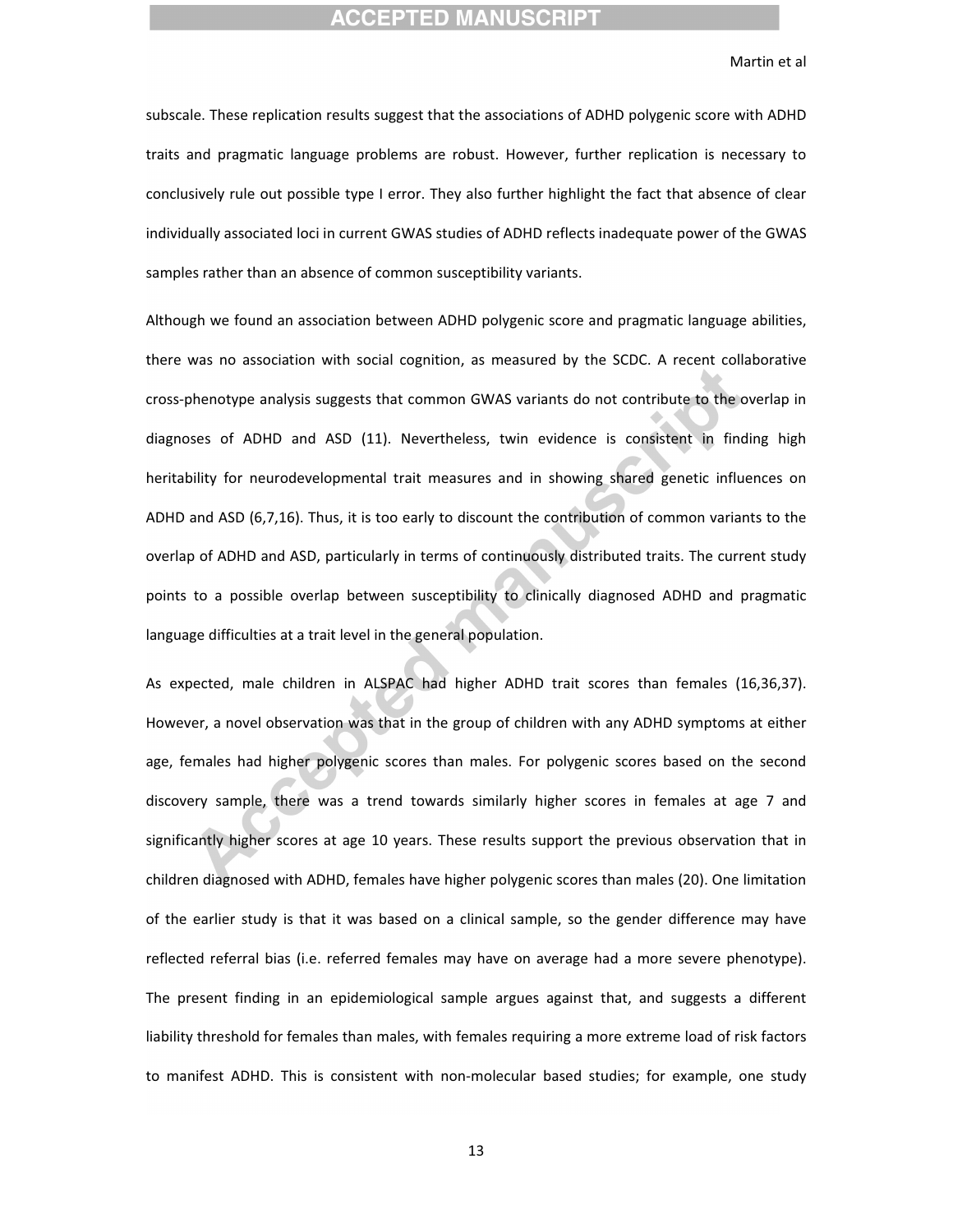#### **CEPTED MANUSCR**

Martin et al

observed that siblings of females with ADHD have more ADHD symptoms than siblings of males with ADHD (38). Similar findings have been reported in non-identical twin children with ASD (39).

A limitation of this study was that although the SCDC and CCC measures of social cognition and pragmatic language are predictive of a clinical diagnosis of ASD in the sample (26), they are not strictly measures of the specific deficits required for an ASD diagnosis. Moreover, there was no reliable quantitative measure of restrictive and repetitive behaviours available. The finding of an association between ADHD polygenic score and pragmatic language deficits is potentially also relevant to the new DSM-5 category of 'social communication disorder' (40).

As the ALSPAC cohort is longitudinal, the sample suffers from attrition. Previous studies have determined that predictors of attrition include socioeconomic and pregnancy factors, as well as presence of behavioural difficulties, including ADHD, in the study child (41). Assuming that attrition results from the behavioural manifestation of genetic risk, resultant attrition bias is likely to reduce the correlation between risk scores and traits. Multiple imputation methods have been used previously for missing ALSPAC data but do not appear to alter association patterns (42).

Due to the relatively small ADHD GWAS discovery sample sizes, power to detect susceptibility variants is low and aggregate scores based on GWAS are likely to be based on a poor signal-to-noise ratio (4,34). This is a possible explanation for the relatively small amount of phenotype variance explained by polygenic scores in the current study, estimates of explained variance in this form of analysis being strongly affected by discovery sample size. Another limitation of the current study is that a small number (N=54) of cases overlapped in both discovery samples. Although p<0.5 is frequently used as a threshold for calculating polygenic scores (29,43-45), this is largely a convention established on the basis of the optimal threshold in the study of schizophrenia which inspired the wider application of polygenic score analysis (29). As shown by modelling in that study, the optimal threshold depends on both genetic architecture and sample size and therefore other thresholds have the potential to show greater effects. A sensitivity analysis in the present study using a variety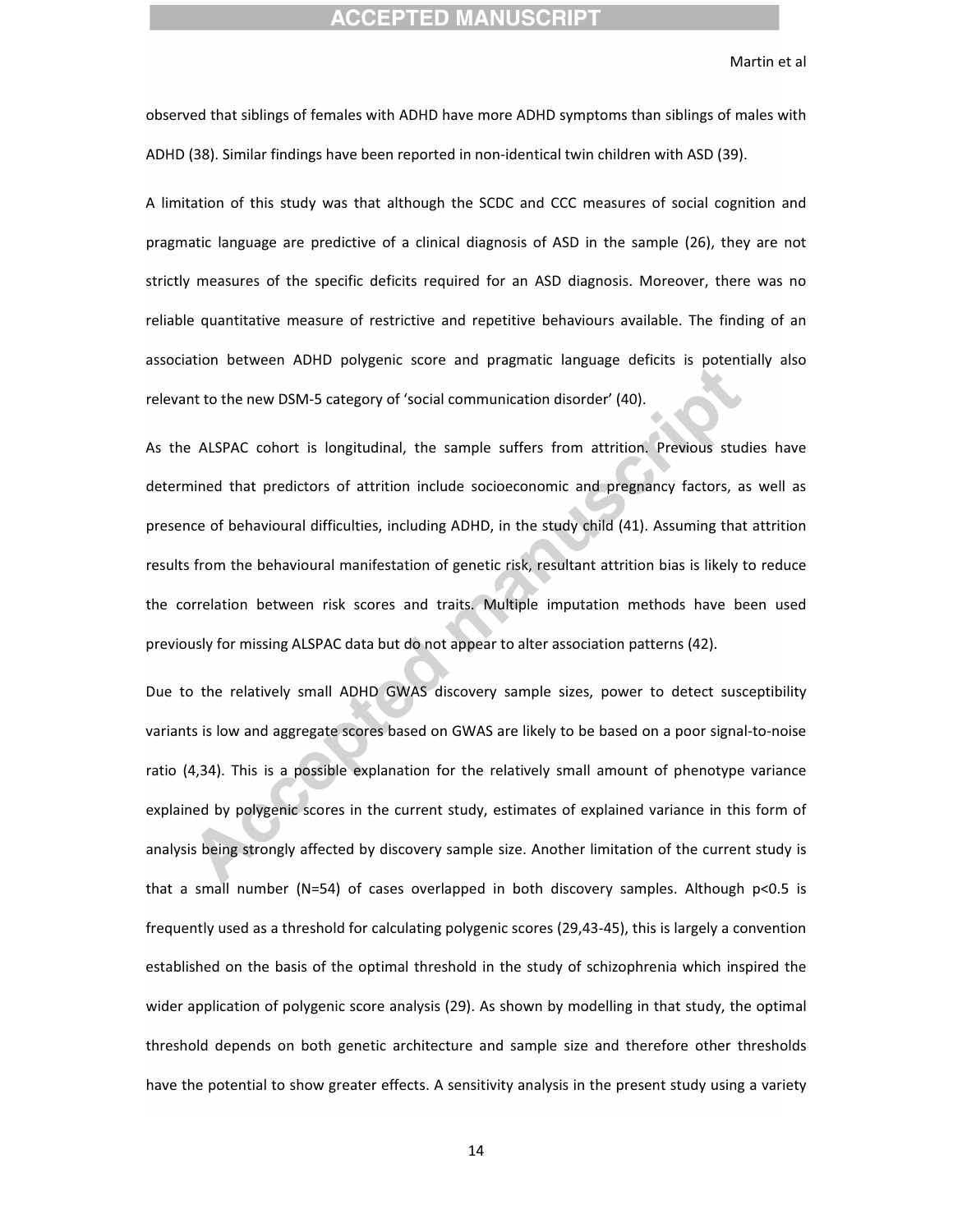#### **ACCEPTED MANUSCRIPT**

#### Martin et al

of p-value thresholds for calculating polygenic scores demonstrated that observed effects are fairly consistent across various thresholds (see Supplementary Figure S3).

#### *Conclusions-*

In the current study, polygenic risk previously found to be associated with clinical ADHD diagnosis predicted inattentive and hyperactive-impulsive traits in a general population sample. The study also indicates that common genetic variants associated with ADHD may also be associated with pragmatic language ability in the general population, a trait measure that is distinct from the core deficits of ADHD. The approach of testing genetic risks that contribute to dimensions that cut-across diagnostic categories, rather than using DSM diagnoses, is in line with the Research Domain Criteria (RDoC) framework (46), and is likely to be a valuable approach for future neurodevelopmental and psychiatric research. As the power of GWAS increases, this method has the potential to further explore the biological overlap of these traits. the biological overlap of these traits.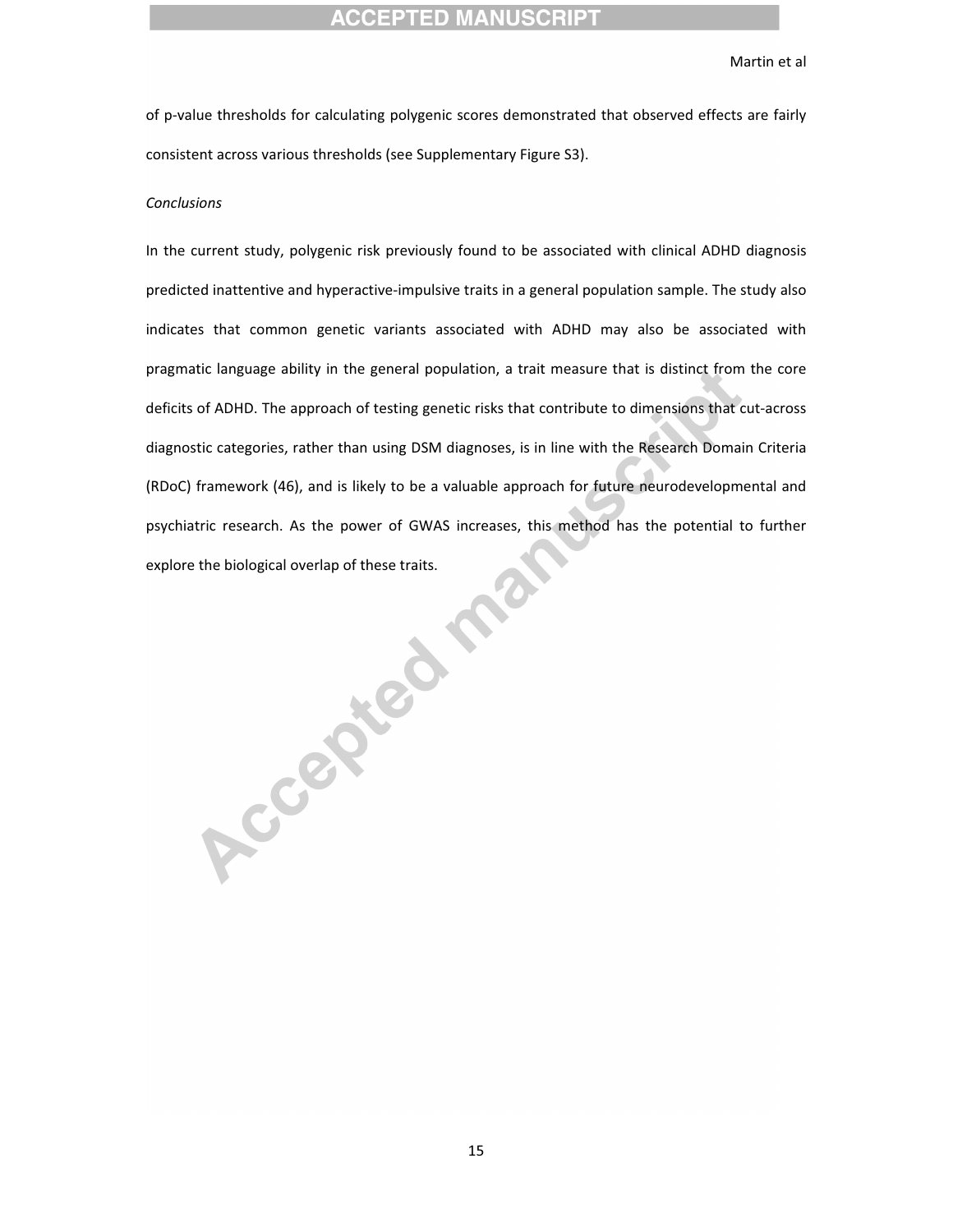#### **ACCEPTED MANUSCRIPT**

Martin et al

#### **Acknowledgements-**

We are grateful to Dr Stephan Collishaw for advice and comments on a draft of the manuscript. We are very grateful to all the families who took part in this study, the midwives for their help in recruiting them, and the whole ALSPAC team, which includes interviewers, computer and laboratory technicians, clerical workers, research scientists, volunteers, managers, receptionists and nurses. The UK Medical Research Council and the Wellcome Trust (Grant ref: 092731) and the University of Bristol provide core support for ALSPAC. The UK Medical Research Council also supports the authors. We acknowledge Peter Holmans, Michael Owen, Kate Langley, Nigel Williams, Lindsey Kent and Michael Gill for their contributions to the original clinical diagnostic data from which polygenic risk scores were derived and which was funded by the Wellcome Trust. We also acknowledge the Psychiatric Genomics Consortium (PGC) ADHD group.

#### **Conflicts-of-Interest-**

Accepted

All the authors report no biomedical financial interests or potential conflicts of interest.

16-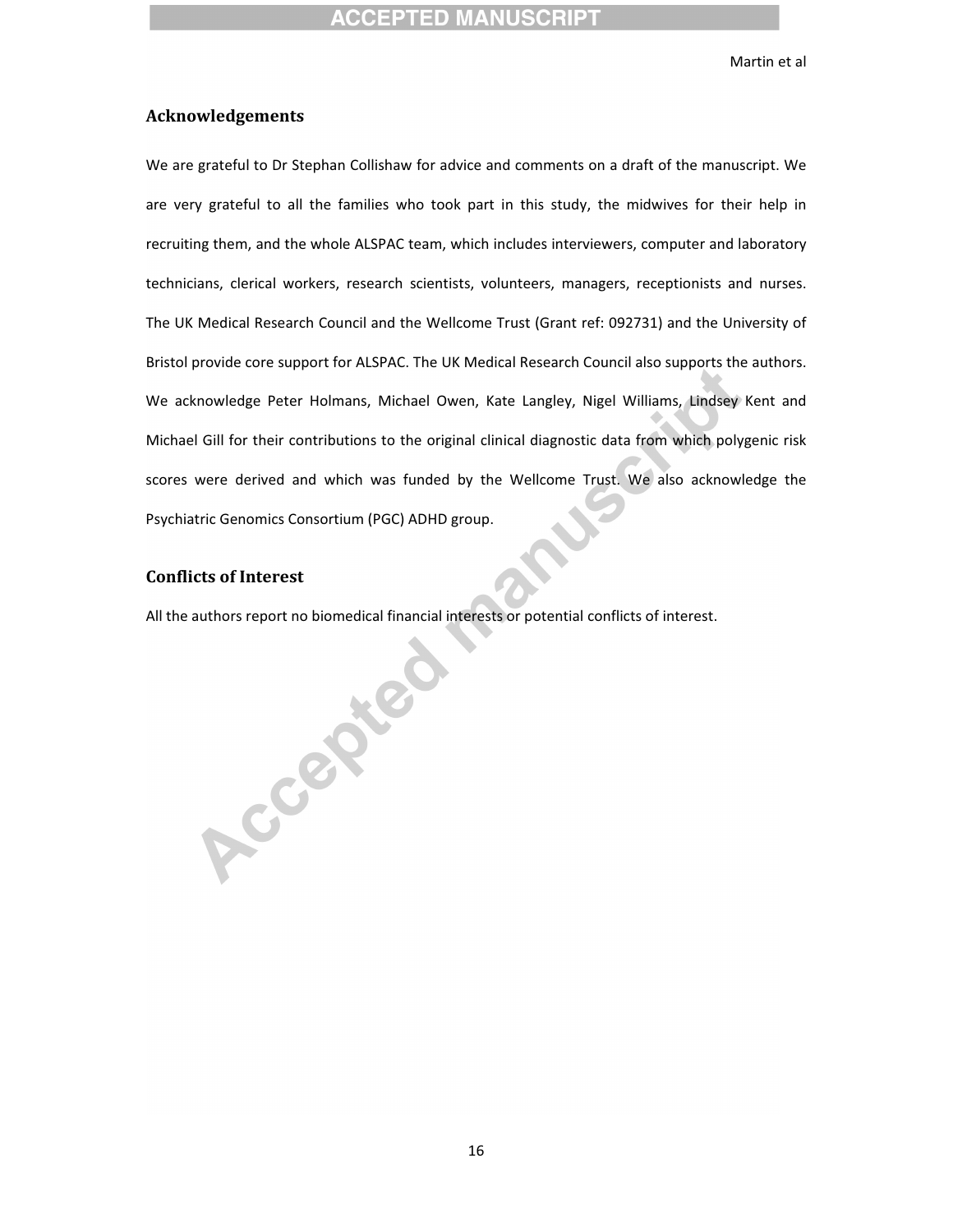#### **References-**

1.-Faraone SV, Perlis RH, Doyle AE, Smoller JW, Goralnick JJ, Holmgren MA, et al. Molecular genetics of attention-deficit/hyperactivity disorder. Biol Psychiatry. 2005 Jun 1;57(11):1313-23.

2.-Polanczyk G, de Lima MS, Horta BL, Biederman J, Rohde LA. The worldwide prevalence of ADHD: a systematic review and metaregression analysis. Am J Psychiatry. 2007;164(6):942.

3.-Lahey BB, Applegate B, McBurnett K, Biederman J. DMS-IV field trials for attention deficit hyperactivity disorder in children and adolescents. The American Journal of Psychiatry. 1994.

4.-Stergiakouli E, Hamshere M, Holmans P, Langley K, Zaharieva I, Hawi Z, et al. Investigating the contribution of common genetic variants to the risk and pathogenesis of ADHD. Am J Psychiatry. 2012;169(2):186-94.

5.-Rodriguez A, Järvelin M-R, Obel C, Taanila A, Miettunen J, Moilanen I, et al. Do inattention and hyperactivity symptoms equal scholastic impairment? Evidence from three European cohorts. BMC Public Health. 2007;7(1):327.

6.-Levy F, Hay DA, McStephen M, Wood C, Waldman I. Attention-deficit hyperactivity disorder: a category or a continuum? Genetic analysis of a large-scale twin study. J Am Acad Child Adolesc Psychiatry. 1997;36(6):737-44.

7.-Larsson H, Anckarsater H, Råstam M, Chang Z, Lichtenstein P. Childhood attention-deficit hyperactivity disorder as an extreme of a continuous trait: a quantitative genetic study of 8,500 twin pairs. J Child Psychol Psychiatry. 2011;53(1):73-80.

8.-Rommelse NNJ, Franke B, Geurts HM, Hartman CA, Buitelaar JK. Shared heritability of attention-deficit/hyperactivity disorder and autism spectrum disorder. Eur Child Adolesc Psychiatry. 2010;19(3):281-95.

9.-Williams NM, Zaharieva I, Martin A, Langley K, Mantripragada K, Fossdal R, et al. Rare chromosomal deletions and duplications in attention-deficit hyperactivity disorder: a genome-wide analysis. Lancet. 2010;376(9750):1401-8.

10.-Williams NM, Franke B, Mick E, Anney RJL, Freitag CM, Gill M, et al. Genome-wide analysis of copy number variants in attention deficit hyperactivity disorder: the role of rare variants and duplications at 15q13. 3. Am J Psychiatry. 2012;169(2):195-204.

11.-Smoller JW, Craddock N, Kendler K, Lee PH, Neale BM, Nurnberger JI, et al. Identification of risk loci with shared effects on five major psychiatric disorders: a genome-wide analysis. Lancet. 2013;381:1371-9.

12.-Constantino JN, Todd RD. Autistic traits in the general population: a twin study. Arch Gen Psychiatry. 2003 May;60(5):524-30.

13.-Reiersen AM, Constantino JN, Volk HE, Todd RD. Autistic traits in a population based ADHD twin sample. J Child Psychol Psychiatry. 2007;48(5):464-72.

14.-Ronald A, Simonoff E, Kuntsi J, Asherson P, Plomin R. Evidence for overlapping genetic influences on autistic and ADHD behaviours in a community twin sample. J Child Psychol Psychiatry. 2008;49(5):53542.-

15.-Lundström S, Chang Z, Kerekes N, Gumpert CH, Råstam M, Gillberg C, et al. Autistic-like traits and their association with mental health problems in two nationwide twin cohorts of children and adults. Psychol Med. 2011;41(11):2423-33.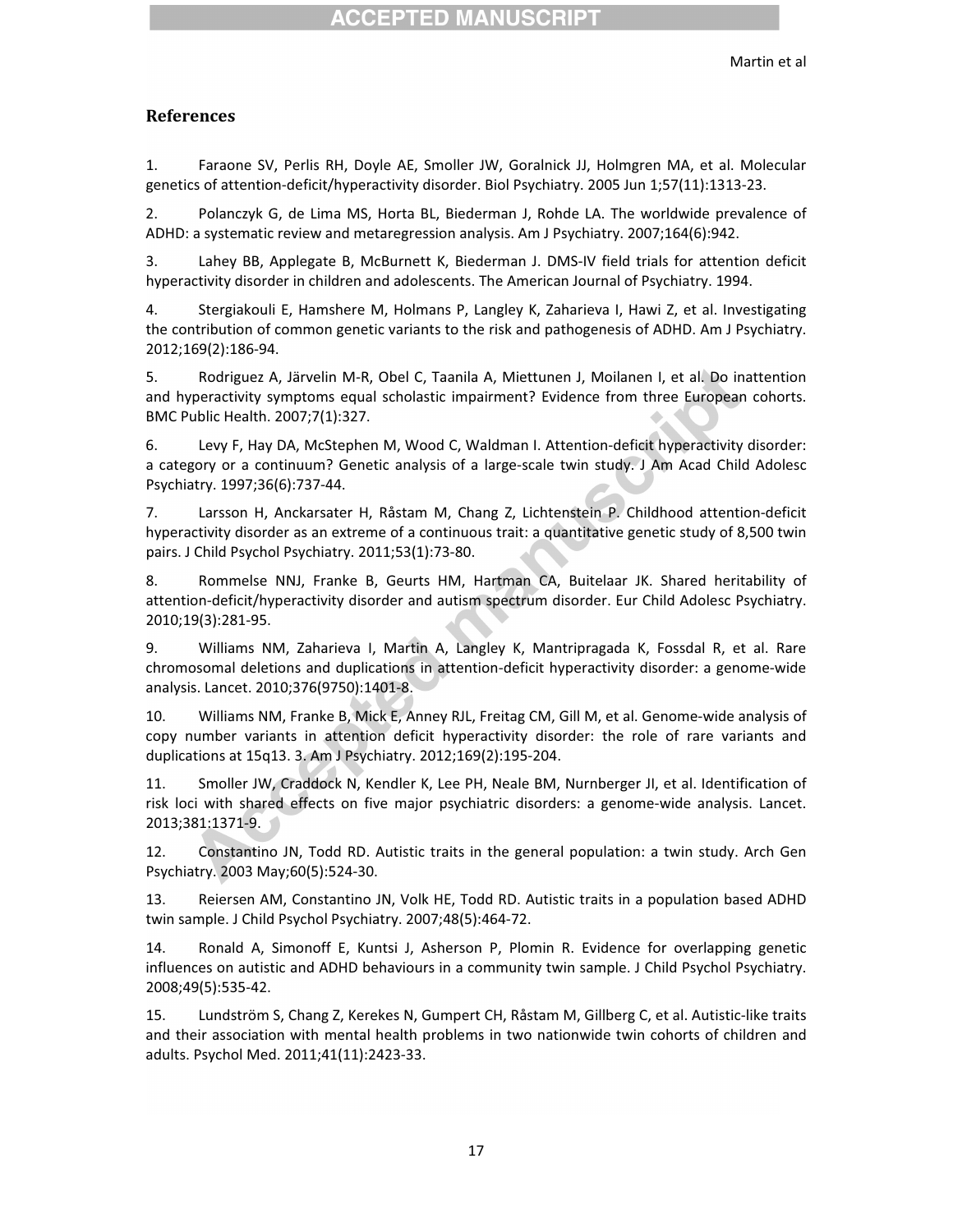16.-Lichtenstein P, Carlström E, Råstam M, Gillberg C, Anckarsäter H. The genetics of autism spectrum disorders and related neuropsychiatric disorders in childhood. Am J Psychiatry. 2010;167(11):1357-63.

17.-Taylor MJ, Charman T, Robinson EB, Plomin R, Happé F, Asherson P, et al. Developmental associations between traits of autism spectrum disorder and attention deficit hyperactivity disorder: a genetically informative, longitudinal twin study. Psychol Med. 2012;1(1):1-12.

18.-Ronald A, Edelson LR, Asherson P, Saudino KJ. Exploring the relationship between autisticlike traits and ADHD behaviors in early childhood: findings from a community twin study of 2-yearolds. J Abnorm Child Psychol. 2010;38(2):185-96.

19.-Polderman T, Hoekstra R, Vinkhuyzen A, Sullivan P, van der Sluis S, Posthuma D. Attentional switching forms a genetic link between attention problems and autistic traits in adults. Psychol Med. 2012:1-12.

20.-Hamshere ML, Langley K, Martin J, Agha SS, Stergiakouli E, Anney RJ, et al. High Loading of Polygenic Risk for ADHD in Children With Comorbid Aggression. Am J Psychiatry. 2013 Apr 19.

21.-Boyd A, Golding J, Macleod J, Lawlor DA, Fraser A, Henderson J, et al. Cohort Profile: The 'Children of the 90s'—the index offspring of the Avon Longitudinal Study of Parents and Children. Int J Epidemiol. 2012.

22.-Fraser A, Macdonald-Wallis C, Tilling K, Boyd A, Golding J, Smith GD, et al. Cohort profile: the Avon Longitudinal Study of Parents and Children: ALSPAC mothers cohort. Int J Epidemiol. 2012.

23.-Goodman-R, Ford T, Richards H, Gatward R, Meltzer H. The Development and Well-Being Assessment: Description and Initial Validation of an Integrated Assessment of Child and Adolescent Psychopathology. J Child Psychol Psychiatry. 2008;41(5):645-55.

24.-Skuse DH, Mandy WPL, Scourfield J. Measuring autistic traits: heritability, reliability and validity of the Social and Communication Disorders Checklist. Br J Psychiatry. 2005;187(6):568-72.

25.-Bishop DVM. Development of the Children's Communication Checklist (CCC): A method for assessing qualitative aspects of communicative impairment in children. J Child Psychol Psychiatry. 1998;39(6):879-91.

26.-Steer CD, Golding J, Bolton PF. Traits contributing to the autistic spectrum. PLoS ONE. 2010;5(9):e12633.-

27.-Geurts HM, Broeders M, Nieuwland MS. Thinking outside the executive functions box: Theory of mind and pragmatic abilities in attention deficit/hyperactivity disorder. Eur J Dev Psychol. 2010;7(1):135-51.

28.-Williams E, Thomas K, Sidebotham H, Emond A. Prevalence and characteristics of autistic spectrum disorders in the ALSPAC cohort. Dev Med Child Neurol. 2008;50(9):672-7.

29.-Purcell SM, Wray NR, Stone JL, Visscher PM, O'Donovan MC, Sullivan PF, et al. Common polygenic variation contributes to risk of schizophrenia and bipolar disorder. Nature. 2009 Aug 6;460(7256):748-52.

30.-Purcell S, Neale B, Todd-Brown K, Thomas L, Ferreira MA, Bender et al. PLINK: a tool set for whole-genome association and population-based linkage analyses. Am J Hum Genet. 2007 Sep;81(3):559-75.

31.-Karazsia BT, van Dulmen MHM. Regression models for count data: Illustrations using longitudinal predictors of childhood injury. J Pediatr Psychol. 2008;33(10):1076-84.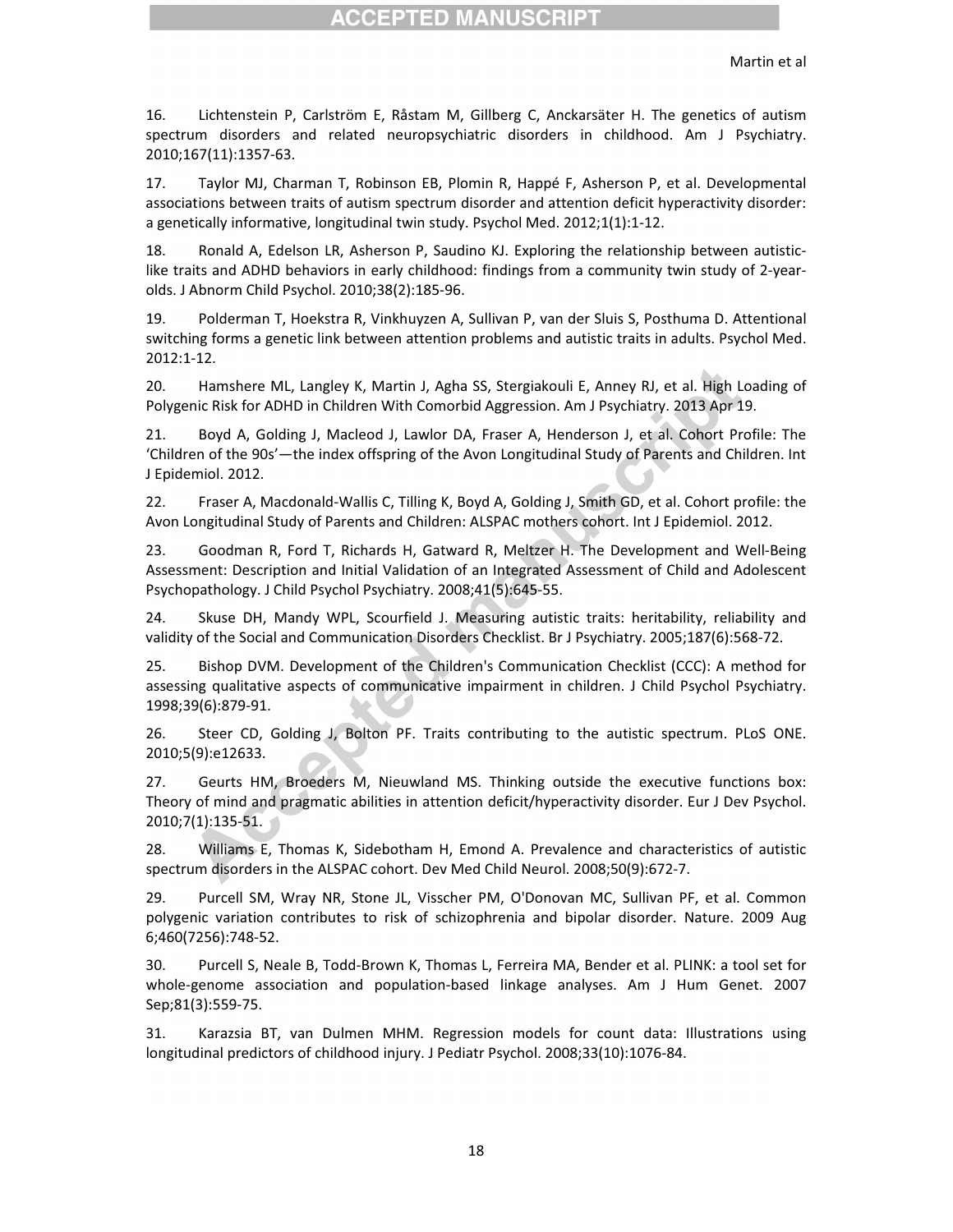#### **ACCEPTED MANUSCRIPT**

32.-Zuur AF, Ieno EN, Walker NJ, Saveliev AA, Smith GM. Zero-truncated and zero-inflated models for count data. Mixed effects models and extensions in ecology with R: Springer; 2009. p. 261-93.

33.-Muthén LK, Muthén BO. Mplus user's guide: The comprehensive modeling program for applied researchers. Los Angeles: Muthen & Muthen. 1998.

34.-Neale BM, Medland SE, Ripke S, Asherson P, Franke B, Lesch KP, et al. Meta-analysis of genome-wide association studies of attention-deficit/hyperactivity disorder. J Am Acad Child Adolesc Psychiatry. 2010;49(9):884-97.

35.-Gadow KD, DeVincent CJ, Pomeroy J. ADHD symptom subtypes in children with pervasive developmental disorder. J Autism Dev Disord. 2006 Feb;36(2):271-83.

36.-Keen D, Ward S. Autistic spectrum disorder. Autism. 2004;8(1):39-48.

37.-Meltzer H, Gatward R, Goodman R, Ford T. Mental health of children and adolescents in Great Britain. London: London, The Stationery Office; 2000.

38.-Rhee SH, Waldman ID. Etiology of sex differences in the prevalence of ADHD: An examination of inattention and hyperactivity-impulsivity. Am J Med Genet B Neuropsychiatr Genet. 2004;127(1):60-4.

39.-Robinson EB, Lichtenstein P, Anckarsäter H, Happé F, Ronald A. Examining and interpreting the female protective effect against autistic behavior. Proceedings of the National Academy of Sciences. 2013.

40.-Skuse DH. DSM-5's conceptualization of autistic disorders. J Am Acad Child Adolesc Psychiatry. 2012;51(4):344.

41.-Wolke D, Waylen A, Samara M, Steer C, Goodman R, Ford T, et al. Selective drop-out in longitudinal studies and non-biased prediction of behaviour disorders. Br J Psychiatry. 2009 Sep;195(3):249-56.

42.-Langley K, Heron J, Smith GD, Thapar A. Maternal and Paternal Smoking During Pregnancy and Risk of ADHD Symptoms in Offspring: Testing for Intrauterine Effects. Am J Epidemiol. 2012;176(3):261-8.

43.-Ripke S, Sanders AR, Kendler KS, Levinson DF, Sklar P, Holmans PA, et al. Genome-wide association study identifies five new schizophrenia loci. Nature Genetics. 2011 Oct;43(10):969-76.

44.-Sklar P, Ripke S, Scott LJ, Andreassen OA, Cichon S, Craddock N, et al. Large-scale genomewide association analysis of bipolar disorder identifies a new susceptibility locus near ODZ4. Nature Genetics. 2011 Oct;43(10):977-83.

45.-Hamshere ML, O'Donovan MC, Jones IR, Jones L, Kirov G, Green EK, et al. Polygenic dissection of the bipolar phenotype. Br J Psychiatry. 2011;198(4):284-8.

46.-Insel TR, Cuthbert BN, Garvey MA, Heinssen RK, Pine DS, Quinn KJ, et al. Research domain criteria (RDoC): toward a new classification framework for research on mental disorders. Am J Psychiatry. 2010;167(7):748-51.

19-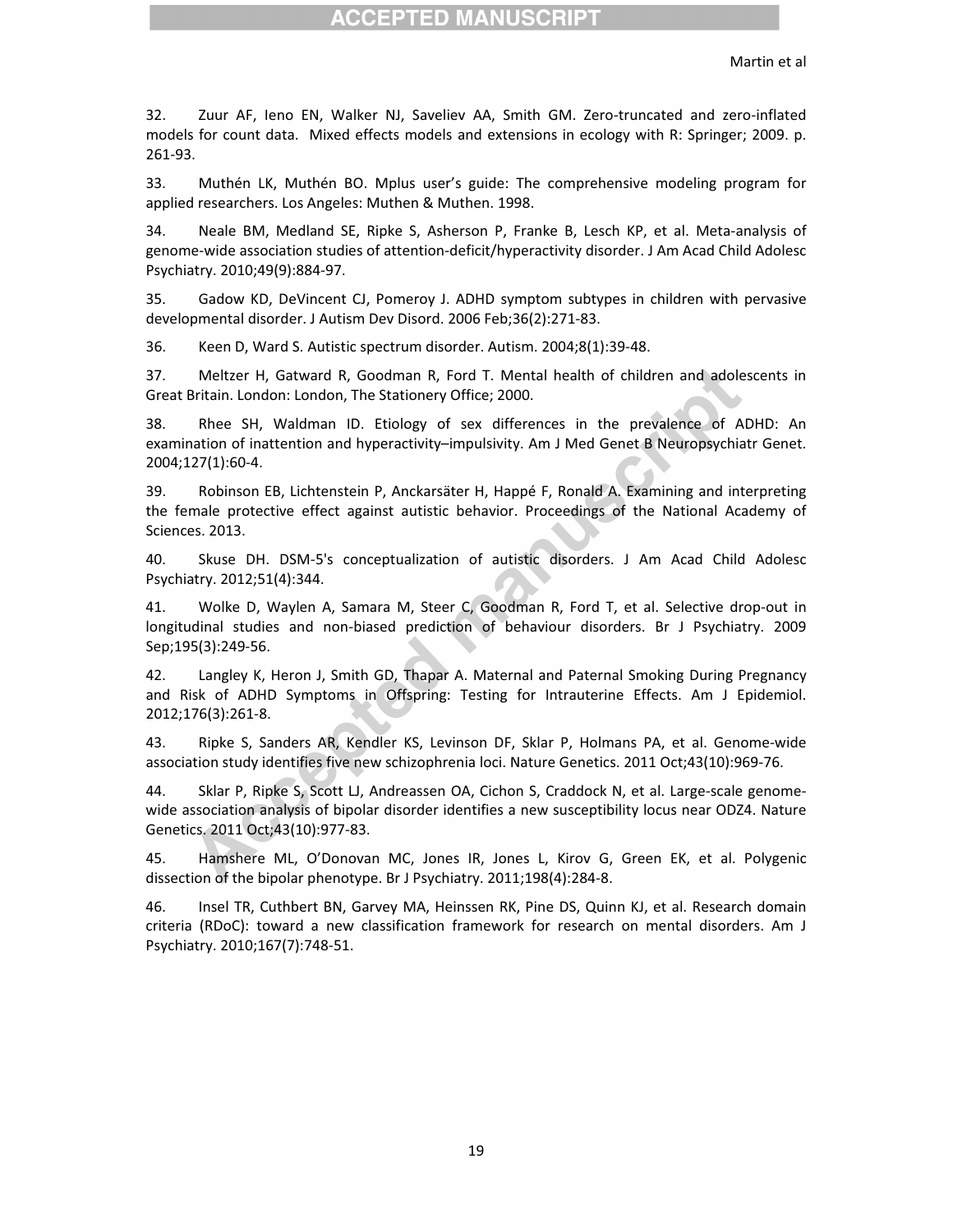# **Tables-**

**Table-**<u>..</u> **Pearsoncorrelationcoefficientsof-ADHDandsocialcommunicationoutcomemeasures-**

|                   | ADHO HI | ADHD I  | <b>ADHD</b> total | <b>SCDC</b> |
|-------------------|---------|---------|-------------------|-------------|
| <b>ADHD</b>       | 0.71    |         |                   |             |
| <b>ADHD total</b> | 0.92    | 0.93    |                   |             |
| <b>SCDC</b>       | 0.65    | 0.58    | 0.66              |             |
| <b>CCC PL</b>     | $-0.51$ | $-0.48$ | -0.53             | $-0.51$     |

ADHD: attentiondeficit hyperactivitydisorder;  $\pm$ hyperactive-impulsive;  $\overline{\phantom{0}}$ inattentive; SCD<br>SCDC: Social and-**Communication Disorders** Checklist; CCC-ن<u>ہ</u><br>ع

Children's Communication-**Checklist** pragmaticlanguage; Allassociationssignificantatp<0.001 d mary soils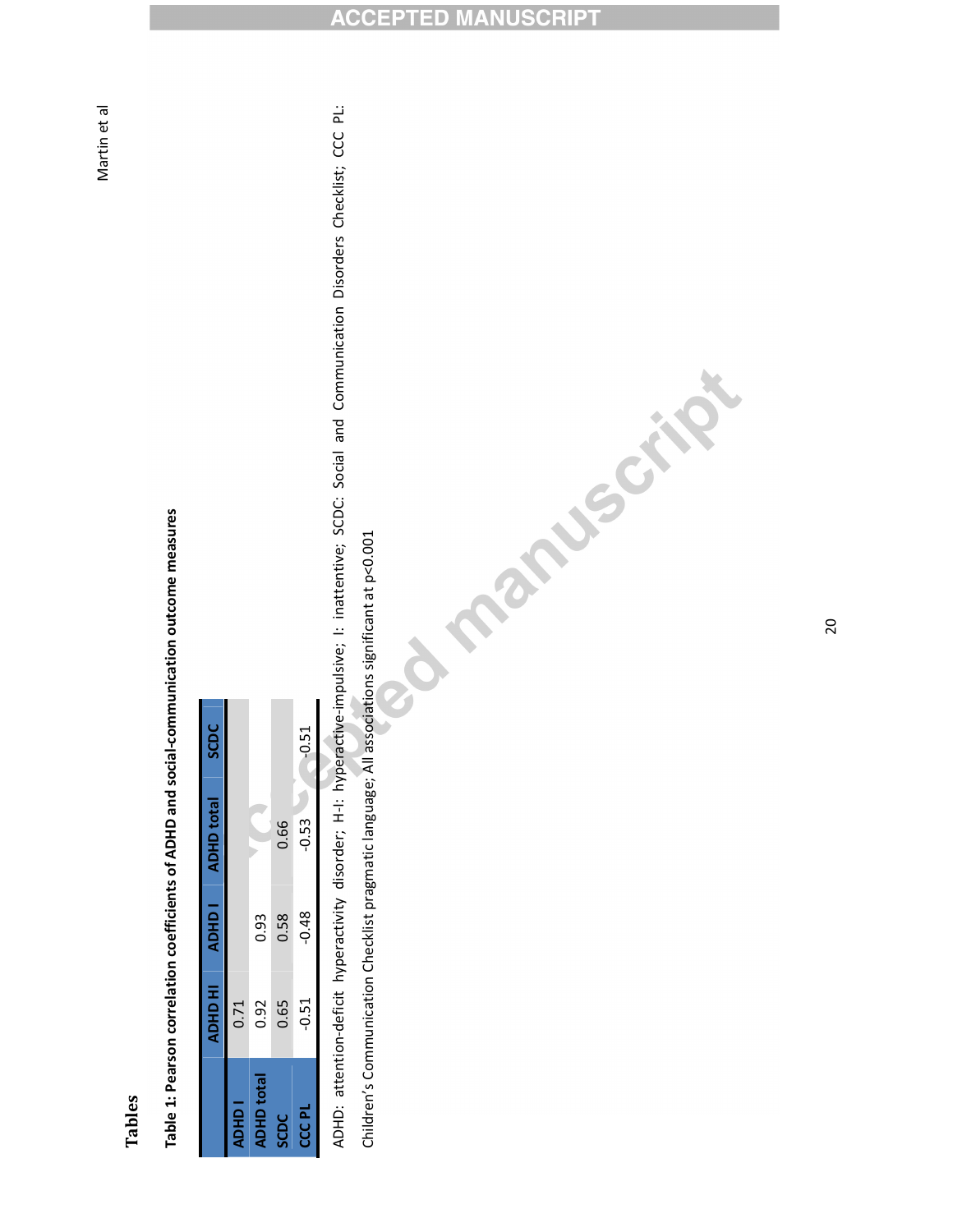Martin- $\vec{c}$  $\overline{a}$ 

> **Table-**..<br>ام **Associationsofpolygenicscorewith-ADHDand-ASDrelatedphenotypes-**<u>ٰء</u> **ALSPAC-(allanalysesusing**gender **as-acovariate)-**

|                                       |      |           | <b>B</b> count<br>$\frac{2}{10}$ |               |         | ZINB zero-inflated |                   |             |                        |       |                            |                   |              |
|---------------------------------------|------|-----------|----------------------------------|---------------|---------|--------------------|-------------------|-------------|------------------------|-------|----------------------------|-------------------|--------------|
| <b>Outcome</b>                        | z    |           | <b>itcome</b><br>ā               |               |         | outcome            |                   | <b>ZINB</b> | <b>SNIZ</b>            |       | Linear regression*         |                   |              |
|                                       |      | œ         | 5                                | $\Omega$      | œ       | 56                 | $\mathbf{\Omega}$ | overall p   | overall R <sup>2</sup> | ø     | 5                          | $\Omega$          | $\mathbf{r}$ |
| <b>ADHD total traits</b>              | 5661 | 0.11      |                                  | $0.10$ $0.30$ | $-0.06$ | 0.02               | 0.005             | 0.0026      | 0.005                  | 0.032 |                            | 0.013 0.013 0.001 |              |
| ADHD hyperactive-<br>impulsive traits | 5661 | 0.15      |                                  | $0.13$ $0.24$ | $-0.05$ | 0.02               | 0.024             | 0.0039      | 0.002                  |       | 0.037 0.013 0.005 0.001    |                   |              |
| <b>ADHD inattentive traits</b>        |      | 5656 0.05 |                                  | $0.13$ $0.71$ | $-0.05$ | 0.02               | 0.019             | 0.037       | 0.002                  |       | 0.023 0.013 0.084 0.001    |                   |              |
| <b>SCDC total score</b>               | 5653 | 0.15      |                                  | $0.19$ $0.45$ | 0.02    | 0.04               | 0.67              | 0.43        | 0.001                  |       | 0.012  0.013  0.35         |                   | 0.0002       |
| <b>CCC pragmatic language score</b>   | 5641 |           |                                  |               |         | $\sum_{i=1}^{n}$   |                   |             |                        |       | $-0.028$ 0.013 0.037 0.001 |                   |              |
|                                       |      |           |                                  |               |         |                    |                   |             |                        |       |                            |                   |              |

\*-Linear regressionresults- $\frac{4}{\sqrt{2}}$ ADHDand-SCDCphenotypesincluded only-.<br>أو ease ้อ interpretation;main resultsshownin<br>bold.<br>Do ZINB:zero-inflated negative binomial;- ADHD: attentiondeficit hyperactivitydisorder; SCDC:<br>SCDC: Social and-**Communication Disorders** Checklist; ن<br>ت Children's Communication- Checklist.-Polygenicscoresderived using-athresholdზ<br>პ p<0.5inthediscoverysample-GWAS results-(seetext).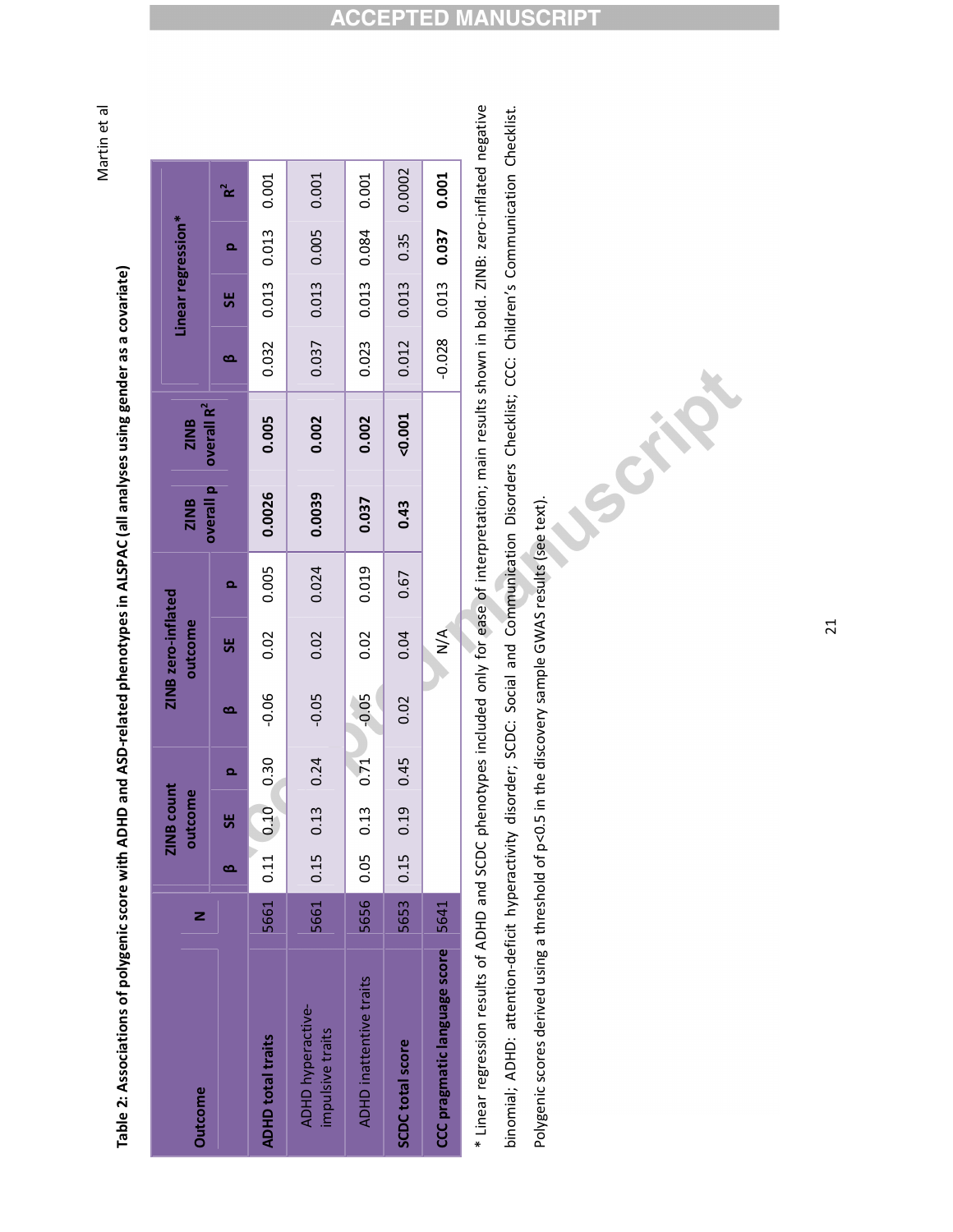Martin- $\vec{c}$  $\overline{a}$ 

> **Table-3:-Secondaryanalysis-–-Associationsofpolygenicscorewith-ADHDatage-**<u>ទ</u> **years-(allanalysesusing**gender **as-acovariate)-**

|                                                              | <b>ZINB count</b> |   |      |                            | ZINB zero-inflated |            |       |                                              |   | Linear regression*       |                          |                      |
|--------------------------------------------------------------|-------------------|---|------|----------------------------|--------------------|------------|-------|----------------------------------------------|---|--------------------------|--------------------------|----------------------|
| <b>Outcome</b>                                               |                   |   |      |                            | outcome            |            |       | ZINB ZINB<br>overall poverall R <sup>2</sup> |   |                          |                          |                      |
|                                                              |                   | 5 | o    | ø                          | ყ<br>ს             | o          |       |                                              | ø | 56                       | $\overline{\phantom{0}}$ | $\tilde{\mathbf{r}}$ |
| <b>ADHD total traits</b>                                     |                   |   |      | 5500 -0.05 0.12 0.68 -0.06 |                    | 0.02 0.003 | 0.012 | 0.004                                        |   | 0.087 0.086 0.31 0.0002  |                          |                      |
| <b>ADHD</b> hyperactive-<br>impulsive traits                 | 5505 -0.15 0.25   |   | 0.53 | $-0.06$                    | 0.02               | 0.012      | 0.039 | 0.003                                        |   | 0.019 0.043 0.66 3.4E-05 |                          |                      |
| ADHD inattentive traits 5495 0.02 0.14 0.90 -0.04 0.02 0.021 |                   |   |      |                            |                    |            | 0.055 | 0.002                                        |   | 0.076 0.051 0.14 0.0004  |                          |                      |
|                                                              |                   |   |      |                            |                    |            |       |                                              |   |                          |                          |                      |

\*-Linear regressionresultsincluded only-.<br>م ease ზ<br>პ interpretation;mainresultsshownin<br>E bold.<br>Dol ZINB: zero-inflated negativebinomial;-ADHD:attentiondeficithyperactivitydisorder. Polygenicscoresderived using-athresholdზ<br>თ p<0.5inthediscoverysample-GWASresults-(seetext).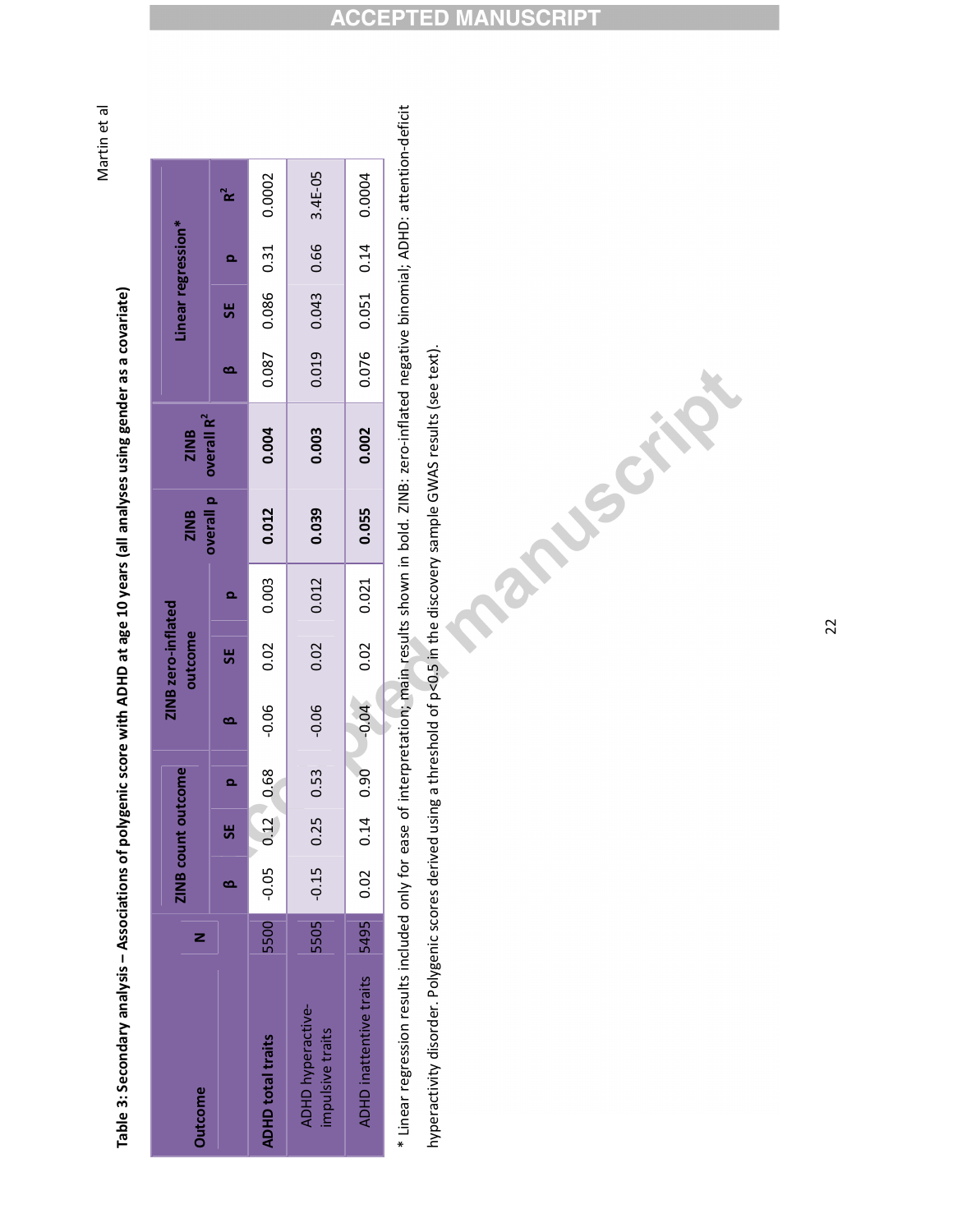Martin- $\vec{c}$  $\overline{a}$ **discoverysamplewith-ADHDatbothtimepoints-(allanalysesusing**gender

> **as-acovariate)-**

**Table-4:-**

**Replication-**

**analyses-–-**

**Associations-**

**of-**

**polygenic-**

**score-**

**based** 

**on-**

**second-**

| 0.023<br>0.13<br>0.027<br>0.020<br>0.13<br>0.26<br>ø<br>0.001<br>0.001<br>0.001<br>0.001<br>0.001<br>0.001<br>$over all$ $R^2$<br>overall p<br>0.018<br>0.055<br>0.019<br>0.26<br>0.20<br>0.17<br>0.338<br>0.56<br>0.20<br>0.44<br>0.45<br>0.65<br>Ω<br>$-0.01$ 0.02<br>0.02<br>0.02<br>0.02<br>0.02<br>0.02<br>56<br>$-0.02$<br>$-0.03$<br>$-0.02$<br>$-0.01$<br>$-0.02$<br>ø<br>0.39<br>0.58<br>0.44<br>0.38<br>0.30<br>0.26<br>o.<br>0.39<br>$1 - 0.11$<br>0.33<br>0.20<br>0.10<br>0.24<br>56<br>0.29<br>0.18<br>0.30<br>0.05<br>0.27<br>0.11<br>ø<br>5661<br>5505<br>5495<br>5661<br>5656<br>5500<br><b>ADHD</b> inattentive traits<br><b>ADHD</b> inattentive traits<br><b>ADHD</b> hyperactive-<br><b>ADHD</b> hyperactive-<br>impulsive traits<br>impulsive traits<br><b>ADHD total traits</b><br><b>ADHD total traits</b><br>age 10<br>age 7 | Time | <b>Outcome</b> | Z | $\frac{1}{2}$ | <b>B</b> count outcome |  | ZINB zero-inflated<br>outcome | ZINB | ZINB |       | Linear regression* |                      |
|------------------------------------------------------------------------------------------------------------------------------------------------------------------------------------------------------------------------------------------------------------------------------------------------------------------------------------------------------------------------------------------------------------------------------------------------------------------------------------------------------------------------------------------------------------------------------------------------------------------------------------------------------------------------------------------------------------------------------------------------------------------------------------------------------------------------------------------------------|------|----------------|---|---------------|------------------------|--|-------------------------------|------|------|-------|--------------------|----------------------|
|                                                                                                                                                                                                                                                                                                                                                                                                                                                                                                                                                                                                                                                                                                                                                                                                                                                      |      |                |   |               |                        |  |                               |      |      | 56    | o,                 | $\tilde{\mathbf{r}}$ |
|                                                                                                                                                                                                                                                                                                                                                                                                                                                                                                                                                                                                                                                                                                                                                                                                                                                      |      |                |   |               |                        |  |                               |      |      | 0.13  | 0.052              | 0.001                |
|                                                                                                                                                                                                                                                                                                                                                                                                                                                                                                                                                                                                                                                                                                                                                                                                                                                      |      |                |   |               |                        |  |                               |      |      | 0.013 | 0.12               | 0.0004               |
|                                                                                                                                                                                                                                                                                                                                                                                                                                                                                                                                                                                                                                                                                                                                                                                                                                                      |      |                |   |               |                        |  |                               |      |      | 0.013 | 0.043              | 0.001                |
|                                                                                                                                                                                                                                                                                                                                                                                                                                                                                                                                                                                                                                                                                                                                                                                                                                                      |      |                |   |               |                        |  |                               |      |      | 0.087 | 0.003              | 0.002                |
|                                                                                                                                                                                                                                                                                                                                                                                                                                                                                                                                                                                                                                                                                                                                                                                                                                                      |      |                |   |               |                        |  |                               |      |      | 0.043 | 0.003              | 0.002                |
|                                                                                                                                                                                                                                                                                                                                                                                                                                                                                                                                                                                                                                                                                                                                                                                                                                                      |      |                |   |               |                        |  |                               |      |      | 0.052 | 0.015              | 0.001                |

attentiondeficit-ADHD:binomial;negative-Cript text). (seezero-inflated results-GWAS-ZINB:samplebold.indiscoveryshownresultstheinp<0.5mainზ<br>თ interpretation;thresholdusing-aზ<br>პ ease derived .<br>م onlyscoresincluded-Polygenicresultsdisorder. regressionhyperactivity-Linear-\*-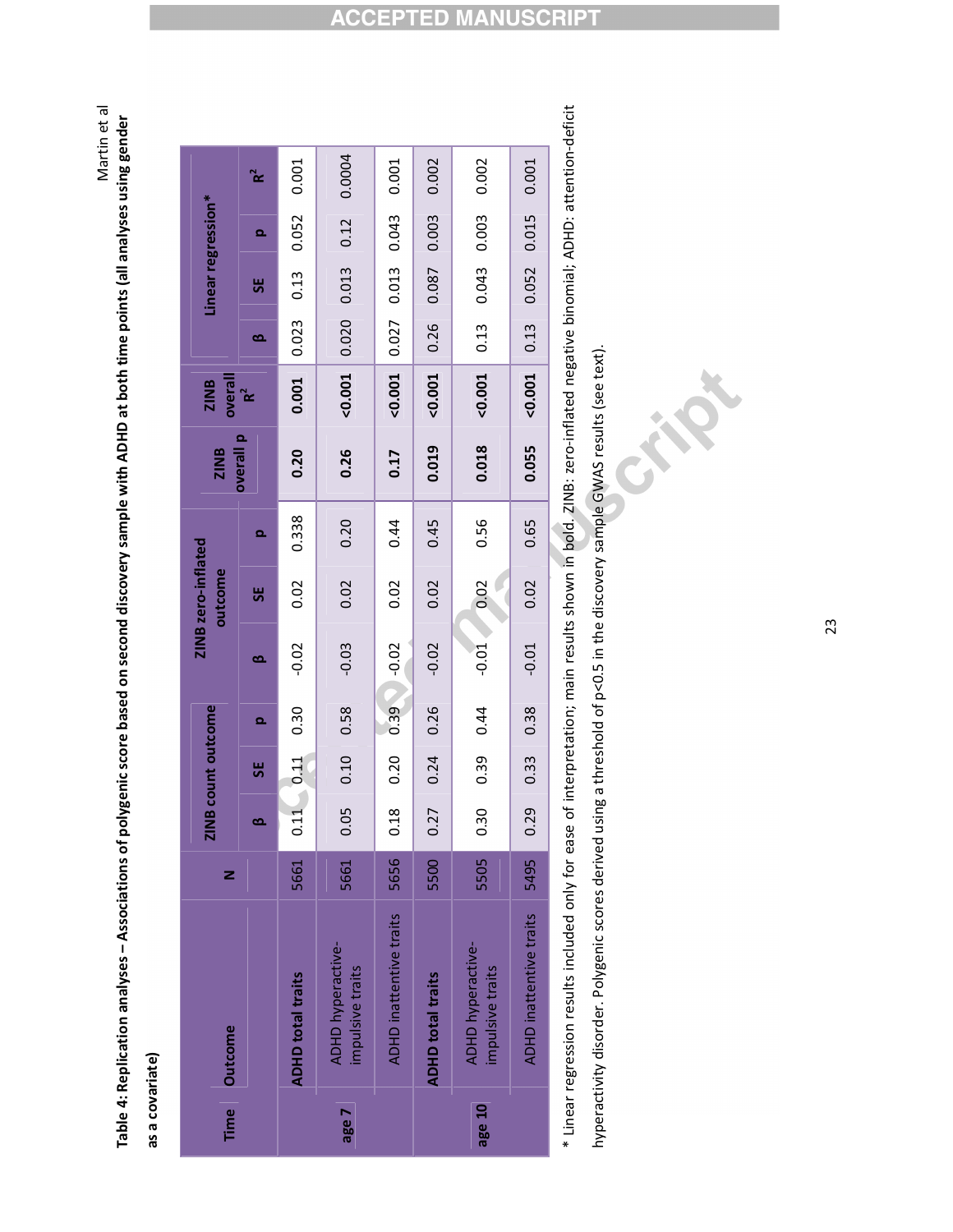### Martin- $\vec{c}$  $\overline{a}$

# **Figure-1-–-Histogramsof-ADHD-&socialcommunicationtraits-**

ADHD:attentiondeficithyperactivitydisorder; SCDC:-Socialand-Communication-Disorders-Checklist; ن<br>CC Children's Communication-**Checklist** 

# **Figure-2-–-Meanzscoresof-ADHD-&socialcommunication**outcomes, **displayed-**ً<br>**b diagnosticgroup-**

\*Scoresreversed; ADHD: attentiondeficit hyperactivitydisorder;  $\ddot{\pm}$ hyperactive-impulsive;  $\cdot$ inattentive; SCDC:- Social and- Communication-**Disorders** Checklist; CCC-ن<u>ہ</u><br>عا Children's Communication-**Checklist** pragmaticlanguage; **Error** barsrepresent standarderrors- $\frac{4}{\sqrt{2}}$ themean-

J. Manuschip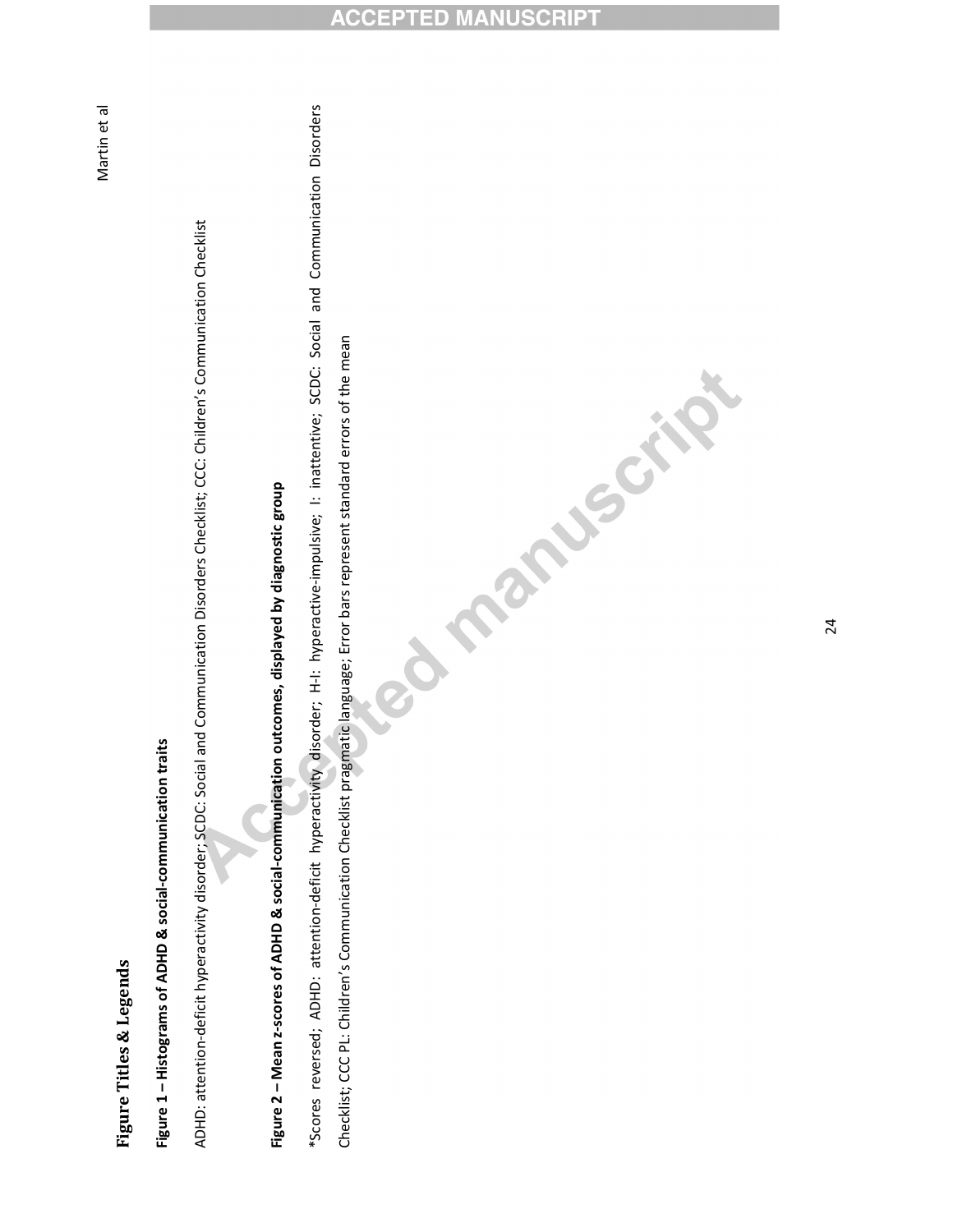### **ACCEPTED MANUSCRIPT**

Fig 1